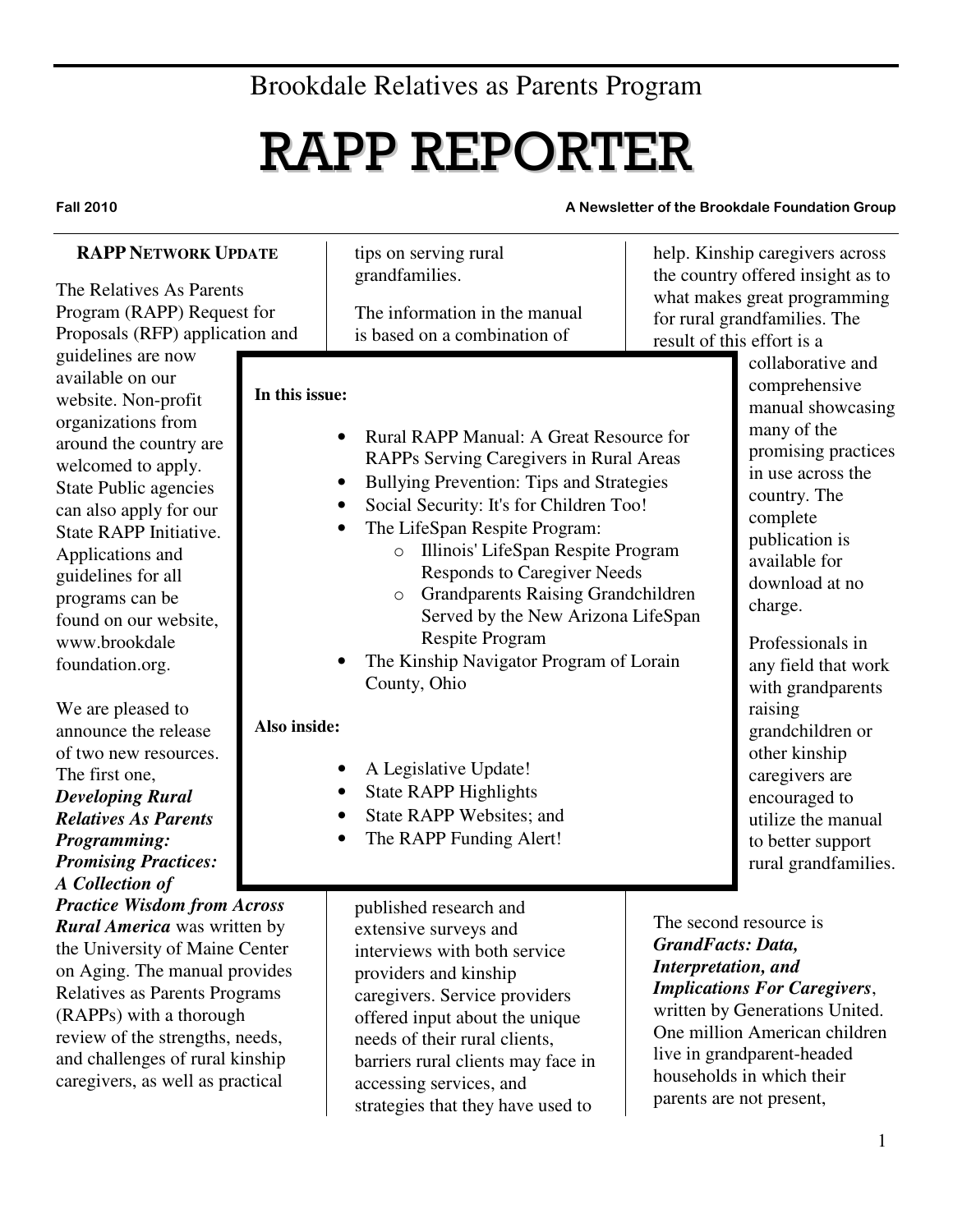effectively skipping a generation. These little-known families face unique challenges, highlighted in this new report.

The information in *GrandFacts: Data, Interpretation, and Implications For Caregivers*, will be a vital tool for national. state and local policymakers, as well as agencies providing services to grandfamilies nationwide.

This report points to the need to learn more about the caregivers and children in skipped generation grandfamilies. Full data charts and more information about these and other grandfamilies are available at www.gu.org/GrandFacts.asp.

Key findings about skipped generation grandfamilies include:

- Most children are teens. Forty-two percent of the children are 12 to 17 years old. In parent-child families, only onethird of children are 12 to 17 (the rest fall evenly between two groups: ages six to 11 and younger than six).
- More children have physical and mental health needs than in parent-headed households.
- One-third of the children are in families with incomes below the poverty level. This is double the child

poverty rate in parentchild families.

• Nearly half struggle with housing costs –

# **FUNDING ALERT!**

We are pleased to announce the Relatives As Parents Program (RAPP) Local, Regional and State Seed Grant Initiatives for the year 2011.

**Local, Regional** and **State** agencies will be chosen from throughout the United States through a Request for Proposals (RFP) process. Each agency will receive a \$10,000 grant [\$6,000 in the first year, the remaining \$4,000 if all grant requirements have been met], as well as training and technical assistance. Matching support in cash or inkind will be required of all selected agencies. The sponsoring agency must be a 501(c) (3) entity or have equivalent nonprofit status.

**Deadlines**: Local and Regional proposals: **Thursday, December 2, 2010**. State proposals: **Thursday, January 6, 2011.** 

Selected applicants will be notified in April and be required to attend our National Orientation and Training Conference in Denver, Colorado April 29 – May 1, 2011.

Copies of the Local, Regional and State RFP guidelines and application forms may be downloaded directly from the Foundation's website, **www.brookdalefoundation.org**.

> – renters as well as home owners. This is significantly more than is the case with parentchild families.

• Nearly one-third of grandparent householders have not completed high school. This compares to oneeighth of parents in parent-child families who do not have high school diplomas. These findings – which highlight the subgroup of skipped generation grandparents – came from the U.S. Census Bureau's latest national sample, the 2005- 2007 American Community Survey's three-year estimates.

For more information on these and other resources, see the "Resources" section of this newsletter or visit our website, where both publications can be downloaded free!

The next Janet Sainer RAPP Award will be presented at our annual National Orientation and Training Conference April 29 – May 1, 2011, in Denver, Colorado. RAPPs will choose the recipient of the award from our Network. More information to follow!

During these difficult economic times, when organizations are struggling to do more with less, we thank you for your work on behalf of relative caregiver families!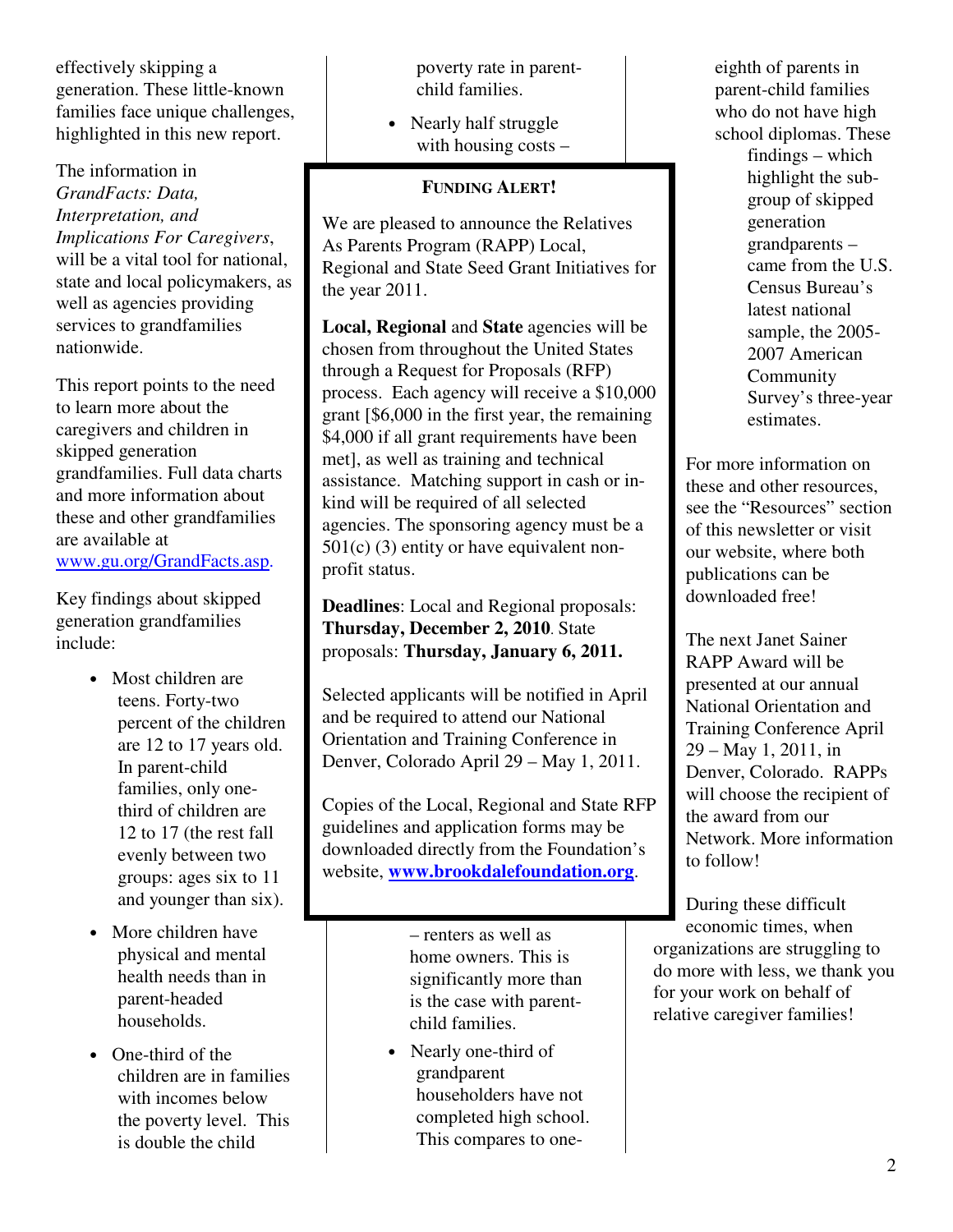**Rural RAPP Manual: A Great Resource for RAPPs Serving Rural Areas!**  Jennifer Crittenden Cynthia Sturm University of Maine Center on Aging

Rolling hills, lots of great green space, long winding country roads, and the gentle pace of rural life-all of these things conjure the image of a peaceful and idyllic setting to raise a family. For those of us who live in such areas of the country there is much to savor about our surroundings. However, it is important to understand the challenges and opportunities in rural areas, especially for those of us who work with caregivers. Rural areas of our country face numerous challenges from lack of transportation to a lack of qualified health and mental health providers. Within such areas there also exist great opportunities, particularly for building RAPP programming.

The manual, *Developing Rural Relatives As Parents Programming: Promising Practices: A Collection of Practice Wisdom from Across Rural America,* is a great tool that has been developed by the University of Maine Center on Aging in partnership with the Brookdale Foundation. This manual, the result of year-long research effort, is a practice tool that offers information on the strengths, needs, and challenges faced by rural caregivers.

Throughout the manual, practice tips are shared on how to address the challenges rural

caregivers face. The manual features "insider tip" boxes to highlight quotes and programming ideas that come directly from other RAPPs and even grandfamilies from throughout the country. A combination of research, surveys and interviews were used to determine the most helpful information and resources for caregivers and providers. Here are a few highlights from the manual:

- $\times$  **REPUTATION is KEY to** success when working with families, especially families in rural areas of the country. It is critical that you build a trusting relationship.
- $\checkmark$  Don't be afraid to use **TECHNOLOGY** to reach a greater number of people. There are great options that exist for connecting to caregivers like hosting teleconference support groups, online chats for caregivers or even reaching out to youth using Facebook.
- $\checkmark$  Each town and community is different and has its own C**ULTURE**. Be mindful of this challenge when approaching communities. Partner with local leaders or trusted community members to help you make in-roads.
- $\checkmark$  Develop innovative solutions to

# **TRANSPORTATION**

challenges. For example:

- o Hold support groups after other events caregivers or their children are likely to attend.
- o Use technology so that caregivers do not need to leave their home to receive support.
- o Offer gas vouchers or partner with a local Community Action Program that can provide transportation.
- o Collaborate with community organizations and professionals to fill gaps. For example, invite local experts to support groups or use space at a local agency to hold your support group meetings.
- $\checkmark$  Follow up on all requests for information and assistance in order to gain support and maintain a good reputation.
	- o If you cannot satisfy a request for information or assistance, explain why and provide a "warm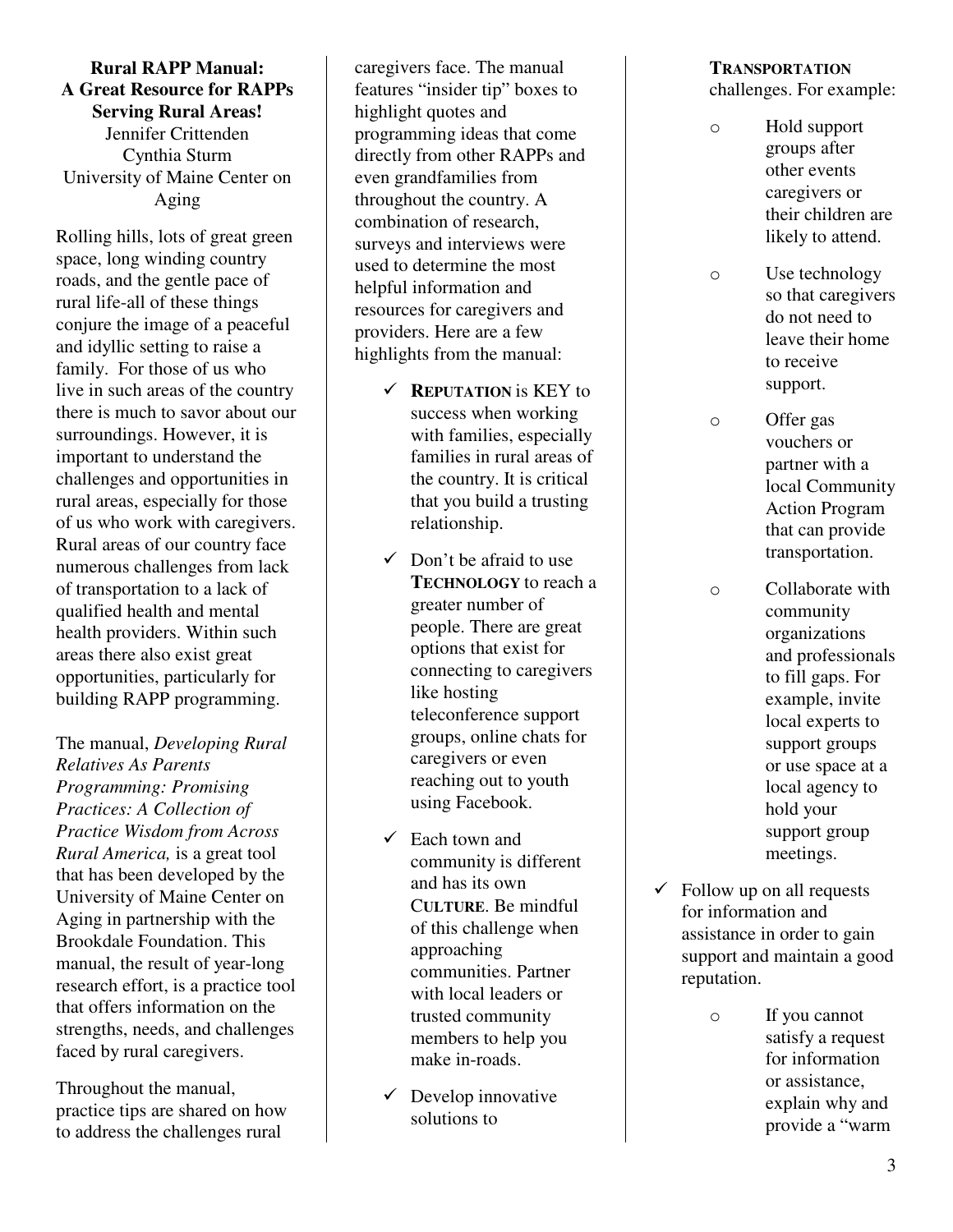hand-off" for the caregiver rather than a list of phone numbers to call. A "warm hand-off" means that caregivers are not just referred, but rather connected directly to another service provider either face-to-face or by phone.

# **IDEAS FOR SERVING IN YOUR COMMUNITY**

RAPPs throughout the country have developed some innovative and low-cost options for supporting grandfamilies.

Here are some examples of how RAPPs in rural areas are working to meet the needs of grandfamilies:

- **SUPPORT GROUPS**
	- o Partnerships are developed with local universities to find college students to provide respite, including child care, during support group meetings.
- **INTERGENERATIONAL SOCIAL AND RECREATIONAL EVENTS** 
	- o In rural areas, this means taking

advantage of the great outdoors.

- o Partnerships with places like local farms and hosting a farm day.
- **EDUCATION AND TRAINING**
	- o Partnering with local organizations, universities and others to cosponsor trainings for caregivers.
	- o Topics of interest to rural caregivers include information about substance abuse, mental health issues, benefit programs and legal issues as well as on how to navigate the systems.
	- o Partnering with organizations that can provide counseling and mental health services, healthcare and respite, including childcare.
	- o Collaborating with partners and caregivers to provide transportation assistance.

# **FIND OPPORTUNITIES FOR SUPPORTS AND PARTNERSHIPS**

In addition to recruiting members for support groups, partner with public service representatives such as elected officials or policymakers to create opportunities to change state or federal laws that impact families. Using community service organizations or local businesses bridges the gap for families and empowers them to be self-advocates.

RAPPs collaborate with the following agencies to provide supportive services to relative caregiver families:

- Area Agencies on Aging
- Local Universities/ Cooperative Extension **Offices**
- Food banks
- **Senior Centers**
- Childcare Centers
- Churches
- Local businesses

# **BUILDING RELATIONSHIPS WITH RURAL FAMILIES**

In order to reach out to families, it is important to establish a working relationship with them and develop a strong reputation in the community. Outreach and engagement of rural families offers a chance for caregivers to have a sense of ownership of the RAPP efforts which will empower them to problemsolve and develop unique strategies that work best for them. Here are some examples:

> • Peer mentoring programs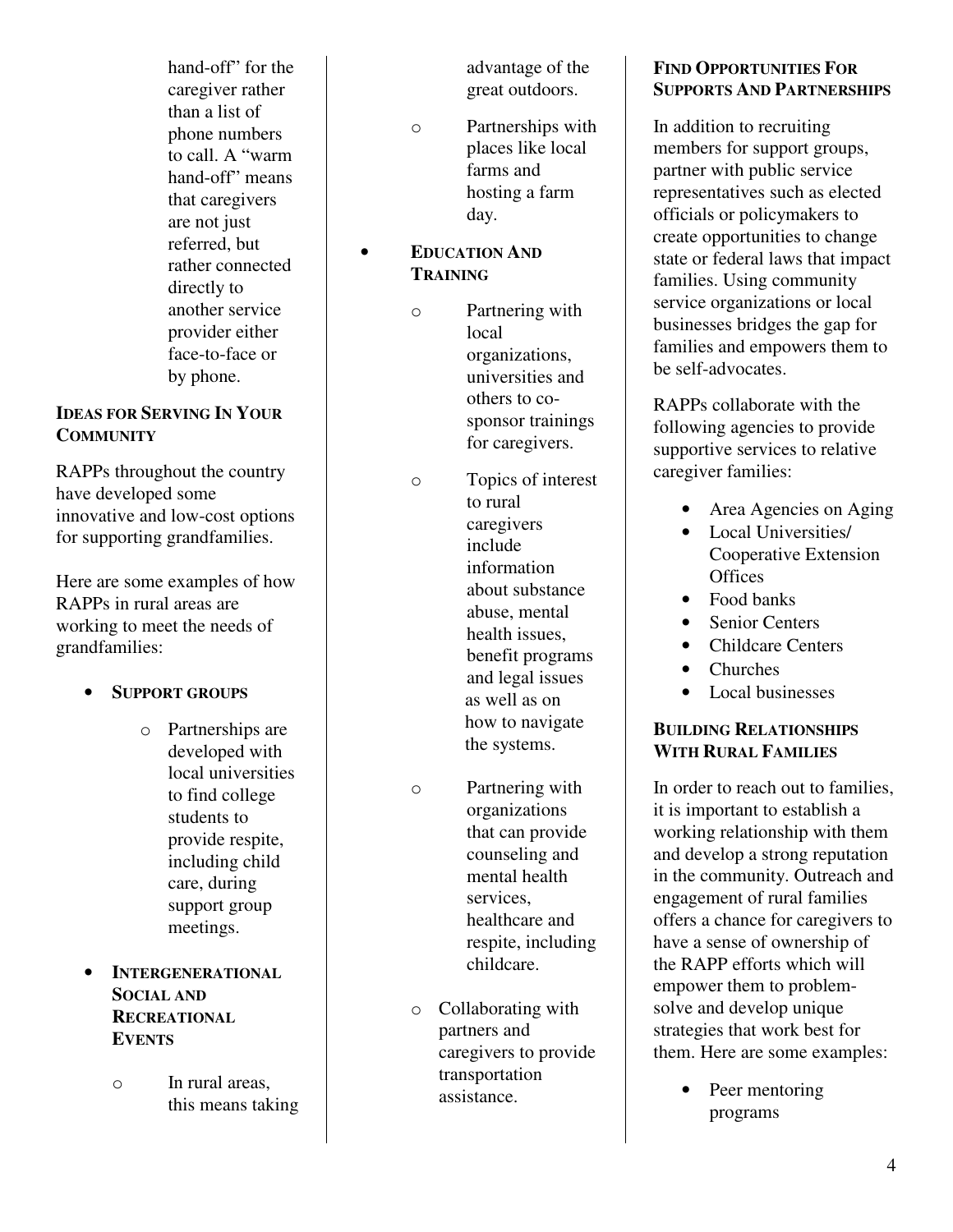- Caregivers as cofacilitators of groups
- Helping caregivers establish connections
- Caregivers helping with transportation by carpooling
- Encouraging families to help organize new services in their community

# **STARTING YOUR OWN PROGRAM**

The rural manual also offers key sections on administrative issues related to starting up or sustaining your RAPP. Information is provided about staffing your own program, obtaining funding and the manual includes a comprehensive resource list that can help others assist rural kinship programs.

The rural manual is available for download at no charge at http://www.umaine.edu/mainec enteronaging/documents/RuralR APPManual.pdf or on the Brookdale Foundation website, www.brookdalefoundation.org. Professionals in any field with access to relative caregivers who are primary caregivers are encouraged to utilize this manual to better support rural grandfamilies.

While the manual gives great tips for rural RAPPs, much of the information provided is also applicable to RAPPs serving in other areas as well!

For more information on the rural manual or on serving caregivers in rural areas, contact Jennifer Crittenden at jennifer.crittenden@umit.maine .edu or by phone at 207-262- 7923.

#### **Bullying Prevention: Tips and Strategies for Caregivers**  Luke Yoder

The Partnership for Families & Children

As more and more tragic stories surface in which bullying plays a role, adults are realizing the importance of addressing the issue of bullying with their youth. Research demonstrates that between 30-45% of youth are involved in bullying as either a bully or a target (Melton et al., 1998; Nansel et al., 2001). Research also indicates that youth who bully and youth who are bullied experience numerous negative outcomes. Youth who are bullied are more likely to experience depression, loneliness, anxiety, low-self esteem, and suicidal thoughts (Limber, 2002; Olweus, 1993). And youth who bully are more likely to be engaged in other forms of delinquent or criminal behavior (Nansel et al., 2003; Olweus, 1993).

# **Tips for Parents/Caregivers**

There are numerous ways that relative caregivers can help their youth deal with bullying behavior they may experience as a bully, a target or a bystander. The following tips are taken from www.stopbullyingnow.hrsa.gov

and are a great place to start with your youth.

- 1. Learn as much as you can about bullying among youth. The above website has numerous materials for both youth and adults. Visit it and learn more about the dynamics of bullying.
- 2. Talk with youth in your family about bullying and your expectations about their behavior. Youth should know that you expect that they:
	- Do not bully others
	- Are helpful and kind to youth who are bullied
	- Report bullying that they experience or witness to you or other adults.
- 3. Be watchful for possible signs of bullying among youth in your family.
- 4. Take immediate action if you suspect bullying.
- 5. Work with school personnel and other adults in your community to prevent and reduce bullying.

# **Best Practices for Bullying Prevention Program Implementation**

In addition to simply being there for your child when they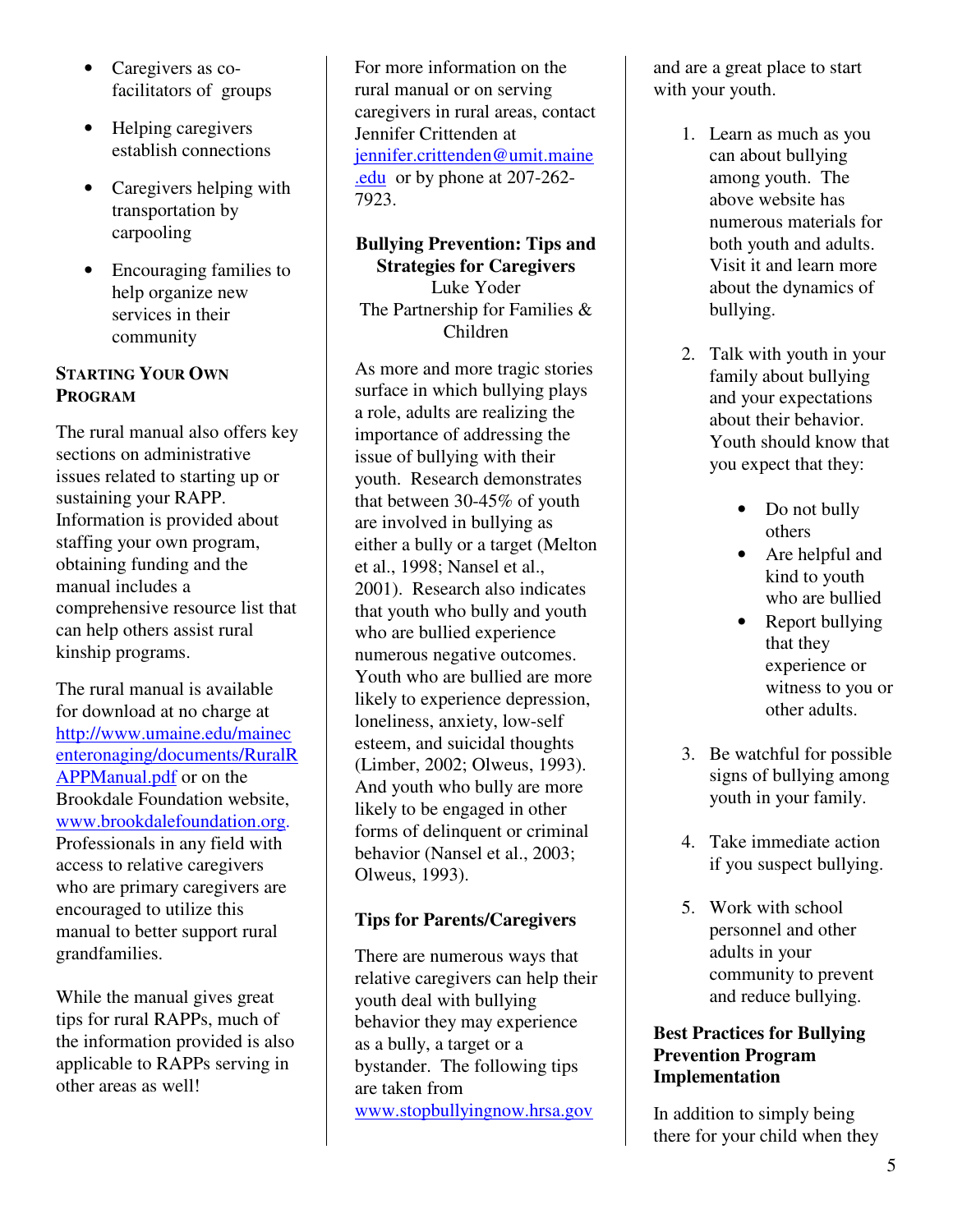experience bullying, another key role parents can play in preventing bullying in their youth's lives is advocating for bullying prevention efforts in schools and the after-school programs that their youth attend. The three-year Bullying Prevention Initiative (BPI) funded by The Colorado Trust produced a list of eight best practices that parents can help advocate for within their respective schools or afterschool programs. The following list, in addition to many other resources for implementing bullying prevention efforts, can be found at www.bullyingprevention.org.

- 1) **Regularly assess the social climate in schools and other youth-centered environments.**  An anonymous questionnaire given to students is a unique tool for probing into the social climate of the school that is typically visible only to them. It can yield vital information about when, where and how often bullying occurs; how children and youth feel about reporting bullying behavior to adults, and how they feel about other kids who report such information.
- 2) **Make bullying prevention an integral and permanent component of the school environment.**

Teachers (with the support of administrators) should set aside 20-30 minutes each week, or every other week, to discuss bullying and peer relations with students. Anti-bullying messages and strategies should also be incorporated into youth-related activities in the community, including recreational activities, scouting and after-school programs.

# 3) **Establish and enforce school rules and policies related to bullying.**

Developing simple, clear rules about bullying can help ensure that students are aware of adults' expectations that they refrain from bullying and help students who are bullied. School rules should be posted and discussed with students and parents.

4) **Provide ongoing training for school staff, and increase adult supervision in locations identified as "hot spots" for bullying.**  Administrators, teachers, coaches, bus drivers, cafeteria workers and other adults should receive training to help them better understand the nature, dynamics and impact of bullying; how to respond when they observe

bullying or it is reported to them; and how to work with others at the school to curb and prevent bullying.

5) **Form a team responsible for coordinating bullying prevention efforts.**  The formation of an inclusive leadership team sends a strong message that bullying is a problem that must be addressed in partnership. The 10 to 12 member team should include a school/district administrator; a teacher from every grade level; parents and students; a counselor, school nurse or mental health professional; and community or neighborhood representatives. The group should meet regularly and be led by a committed chairperson with strong organizational skills and an ability to facilitate discussion, problem solving and decisionmaking.

#### 6) **Garner the support of school staff, parents and other key partners.**

A defining characteristic of successful prevention and intervention strategies is a strong sense of partnership among school/district staff, families and the broader community. The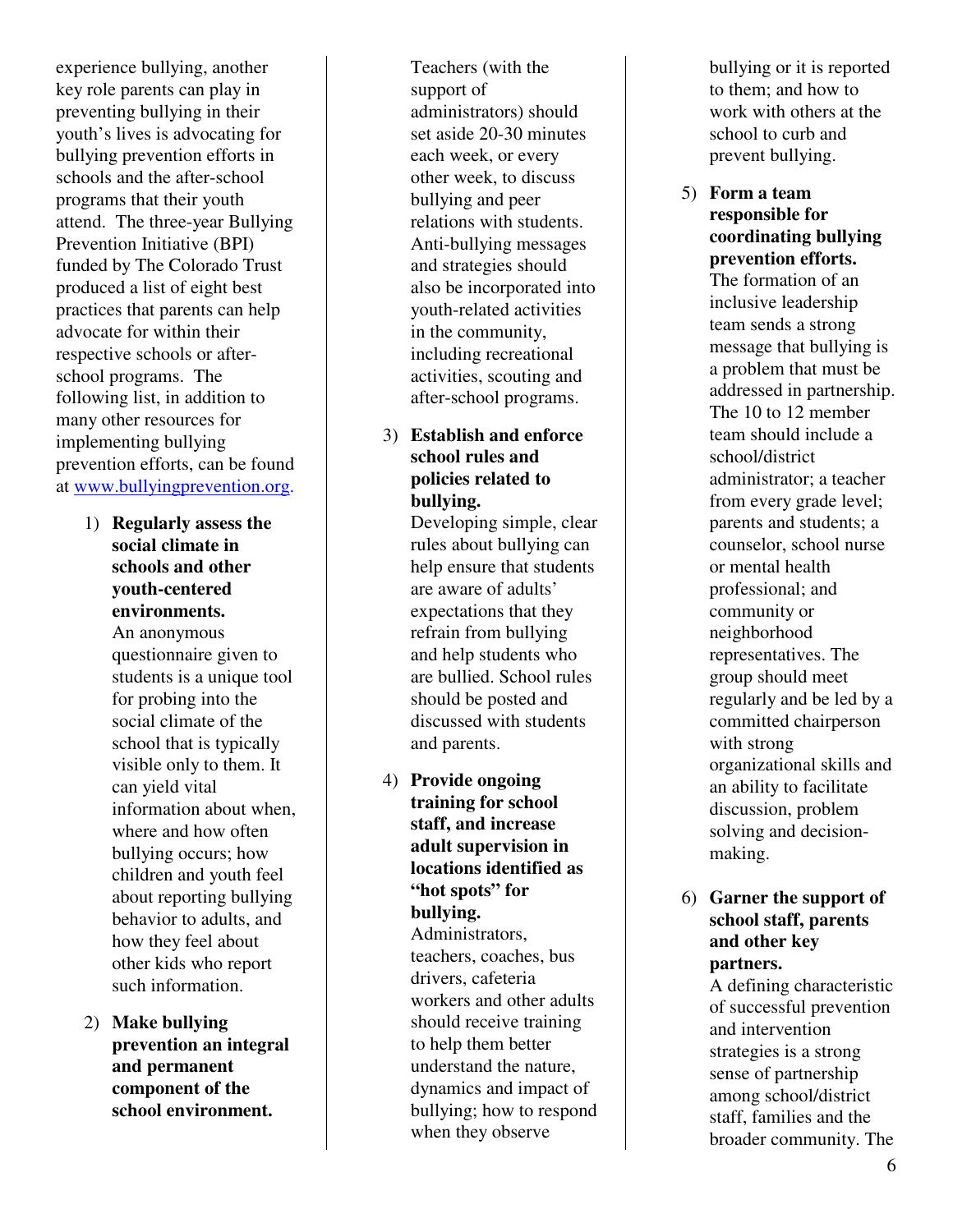more time and energy invested in outreach, communication and partnership building over the course of a bullying prevention initiative – and particularly early on – the less likely it is to falter at some point, if not fizzle out altogether.

- 7) **Give young people an active and meaningful role in bullying prevention efforts.**  Solicit and take into consideration all students' ideas, opinions and feedback. Older students should be involved as both participants and leaders in planning, implementation, partnership building and other key activities.
- 8) **Develop cultural competency strategies, skills and programs that are inclusive and enhance communication and relationship building.**  Cultural competency is an ongoing process and practice that builds the capacity of individuals and institutions to develop a climate that understands, accepts and respects the unique contributions of all people, regardless of ability, age, disability, ethnicity, gender, gender identity, geographic region, health, language, mental health, race,

religion, sexual orientation, socioeconomic status or spirituality.

The most significant impact caregivers can have in helping their youth deal with bullying is by educating themselves about the dynamics of bullying, and to talk with their youth about how to deal with bullying situations. Beyond that, caregivers can be key proponents of bullying prevention efforts in the schools and after-school programs of their youth. By taking these steps, caregivers can help set their youth up for success in their relationships in and out of school.

# **Grandfamilies Social Security: It's for Children Too**  Ana Beltran Generations United, DC

Social Security is a vital source of income for many grandfamilies. Contrary to popular belief, it provides vital supports to all generations, not just retirees. Social Security is an intergenerational program that pays more benefits to children than any other federal program. 1 It supports more children than "welfare," or the Temporary Assistance for Needy Families (TANF) program. 2 Six and a half

 Lavery, Joni and Virginia P. Reno (2008). *Children's Stake in Social Security* (Social Security Brief No. 27). Washington, D.C.: National Academy of Social Insurance.

million children in the United States received part of their family income from Social Security in 2005, with many receiving assistance from Social Security's survivors benefits program.<sup>3</sup> That same year, Social Security kept 1.3 million children from falling into poverty.<sup>4</sup>

There are four major ways that Social Security may be able to help your grandfamily or the grandfamilies you work with:

# - **Benefits that caregivers may receive because of retirement or disability**<sup>5</sup>  **or as a survivor**

This is the most well known way Social Security can help grandfamilies. The caregiver may receive retirement benefits, survivors benefits as a widow or widower or other survivor and/or potentially two types of disability benefits: Social Security Disability Insurance (SSDI), which is based on the caregiver's earnings record under Social Security, and Supplemental Security Income (SSI), which is based on financial need.

Social Security Disability Insurance (SSDI), like survivors and retirement benefits, is

*Ibid.* 

 $\frac{1}{3}$ 

5 *Definition of disability for adults:* An adult is considered disabled if he is unable to do any "substantial work" because of his or her medical condition(s); and the medical condition(s) must have lasted or be expected to last at least 1 year, or be expected to result in death.

<sup>&</sup>lt;u>.</u> U.S. Social Security Administration, *Survivor's Benefits.*  SSA Publication No. 05-10084, August 2009, ICN 468540. 2

<sup>4</sup> *Ibid.*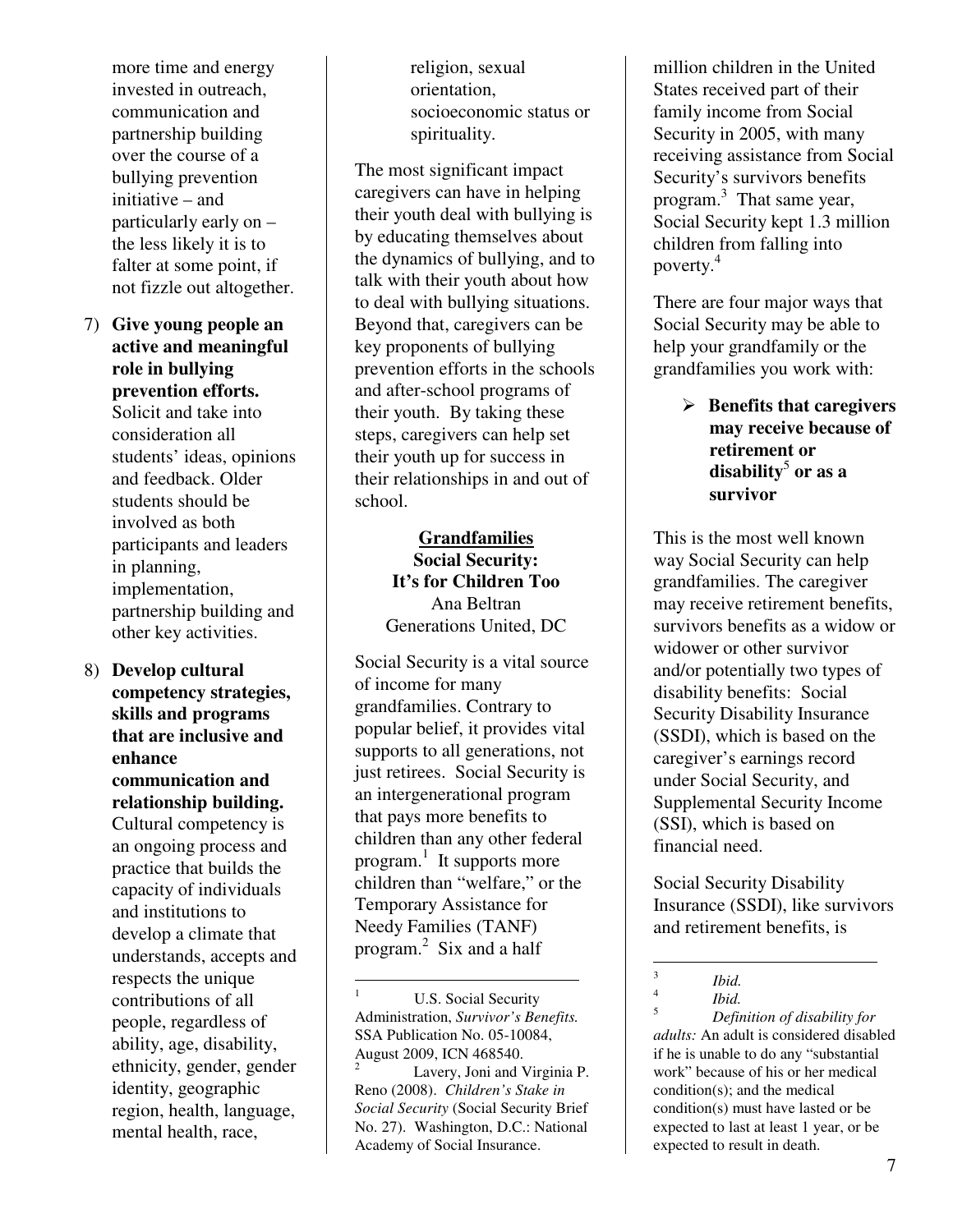financed with Social Security taxes paid by workers and employers. For SSDI, the worker must earn enough credits based on taxable work to be "insured", and the amount of monthly disability benefits is based on that workers' earnings record. Disability benefits may be paid to a blind or disabled worker, a widow(er) of a worker with a disability or an adult disabled since childhood.

Supplemental Security Income (SSI) is a program financed through general revenues, and is payable to those who are disabled or blind, have limited income and resources, and are otherwise eligible. The monthly payment varies depending on where a caregiver lives, because some states supplement the amount.

# - **Benefits that children may receive because of their own disability<sup>6</sup>**

SSI is also available to disabled or blind children under age 18 if the child and family members in the same household have income and resources that fall within eligibility limits. SSI is paid to children regardless of

 6 *Definition of disability for children:* A child under 18 is considered disabled if his or her physical or mental condition is so severe that it results in marked and severe functional limitations. The condition must last or be expected to last at least 1 year or be expected to result in the child's death. And, of course, the child must not be working at a job that the Social Security Administration considers to be "substantial work."

whether a parent or grandparent is retired, disabled or has died. These benefits continue into adulthood as long as the adult child meets the definition of disability for adults and only his or her income and resources (not the family members in the same household) fall within the guidelines.

SSDI is available to disabled adult children whose parents (or grandparents, see below) retire, become disabled or die. These benefits are paid based on a parent's (or grandparent's) earnings record and are for children over age 18 who have been disabled before the age of 22 and continue to be disabled. SSDI for adult children may continue as long as they meet the adult definition of disability and are unmarried.

# - **Benefits that children may receive because of a parent's retirement, disability or death**

Children, who are not themselves disabled, may also get benefits if a parent is disabled or retired and is entitled to Social Security benefits or if a parent dies after having worked long enough to pay Social Security taxes. These benefits are available to unmarried children under age 18 (up to age 19 if attending elementary or secondary school full time).

> - **Benefits that children may receive because of a grandparent's retirement, disability or death**

Eligibility for a child to collect on a grandparent's work record is complex and, as caregivers know all too well, these types of eligibility determinations can result in different outcomes based solely on the case worker reviewing the paperwork. To protect against this possibility, we encourage grandparents to first refer to the language of the Social Security Act itself before applying for benefits for the children in their care. The definition of "child" at Title 42 of the U.S. Code section 416(e) contains the basic requirements for a grandchild to be able to collect on the work record of a grandparent. Generally, if a child is not receiving benefits based on a parent's work record when a grandparent or stepgrandparent retires, becomes disabled or dies, the grandchild may be able to qualify for benefits based on the grandparent's work record. To qualify, the birth parents must be deceased or disabled or the grandchild must be legally adopted by the grandparent. Also, the grandchild must have started living with the grandparent before age 18 and received at least half of his or her support from the grandparent for the year before the month the grandparent died or became entitled to retirement or disability insurance benefits. Finally, the birth parents must not be making regular contributions to the child's support.

For each specific grandfamily, there will undoubtedly be more questions after reading this summary. We encourage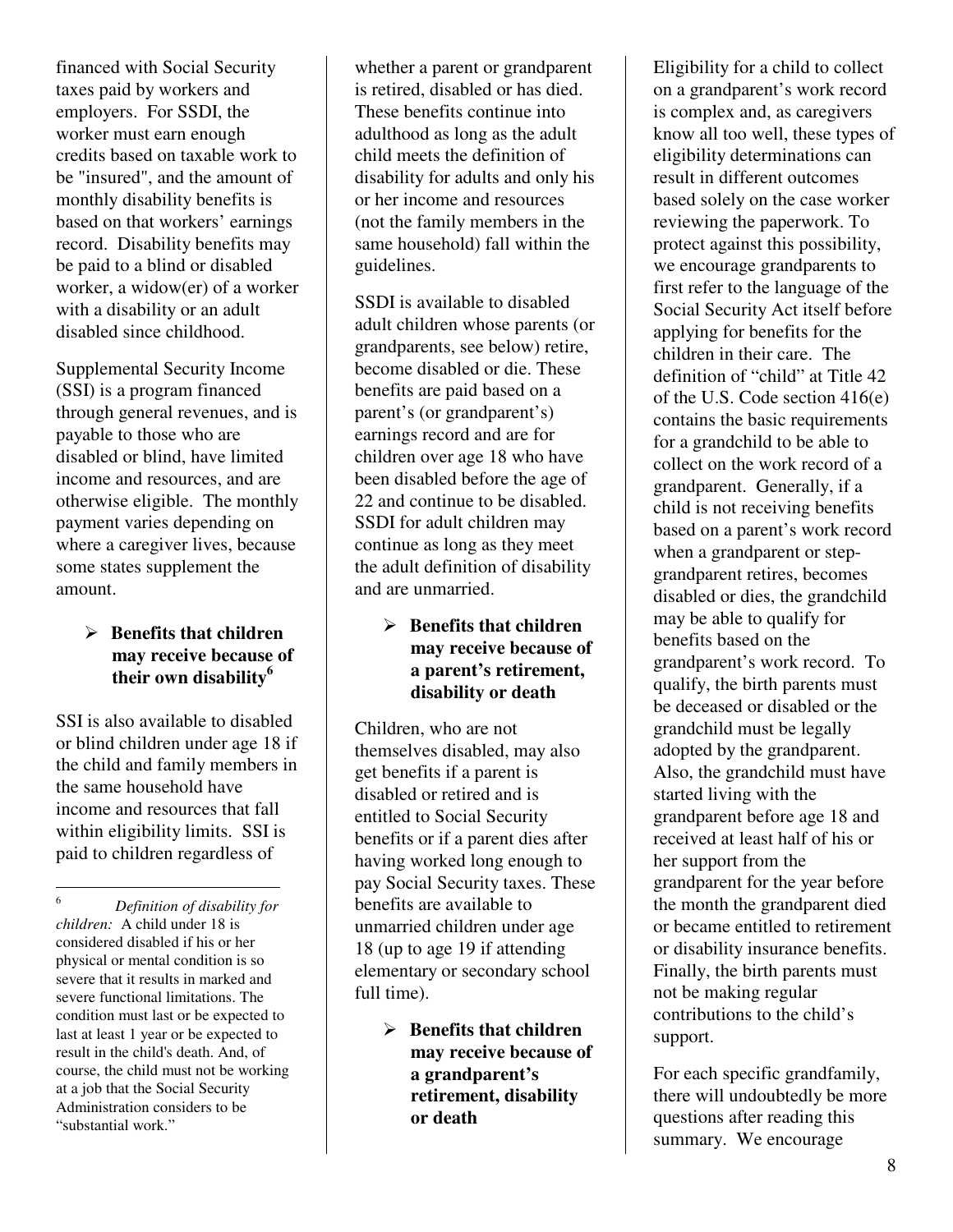caregivers to research as much as possible through the websites below and the Social Security Administration's toll free number before either applying online or going to their local Social Security office to review their situation.

#### **For more information**

Please refer grandfamilies or as a caregiver yourself, visit www.aarp.org/quicklink. It takes users through a series of questions and gives answers specific to them. For more information directly from the Social Security Administration or to apply for benefits online, please visit www.ssa.gov. The Social Security Administration also has a staffed toll-free number from 7 AM to 7 PM ET on Monday through Friday: 1- 800-772-1213. People who are deaf or hard of hearing may call the TTY number at 1-800-325- 0778 during those same times. For additional information about Social Security's importance as a program for all ages, please visit, www.gu.org/socialsecurity.asp

**Lifespan Respite and RAPP in Illinois**  Barbara Schwartz Illinois State RAPP Coordinator

Those of us who have received a Brookdale grant are well aware of the importance the Foundation places on networking, collaboration and establishing partnerships. How many times have we been encouraged to "think outside of the box" and seek out partners within the aging, child welfare, educational, medical, faithbased, social service, local, state and political sectors.

The collaborations established through the Illinois Department on Aging's RAP Program have led to many successes for kinship families and most recently resulted in the award of a \$200,000 "Lifespan Respite" grant from the Administration on Aging to establish state and local coordinated Lifespan Respite Care systems to serve family caregivers regardless of age or special need of the care recipient; recruit and train respite care workers and volunteers; assist caregivers in gaining access to needed services and improve the coordination and dissemination of service delivery between various programs.

 Working on behalf of relatives raising children led the Illinois Department on Aging to collaborate with the Illinois Respite Coalition (IRC), whose mission is to increase public awareness of the importance of lifespan respite; promote education and training for caregivers and providers of respite services and advocate support for families and providers by insuring universal access to quality respite services. This relationship led to the IRC's insistence that Illinois apply for the AoA grant and that the Illinois Department on Aging be the lead agency. Much of the content of the proposal to AoA was structured using the successful template of the RAP program.

Following the Brookdale model, a task force comprised of state agencies that fund respite services and training through child welfare, human services and aging has been established. Presently, an assessment of respite programs is underway and gaps in service are being identified.

A network of local and state organizations that provide respite will be linked and the development of new respite providers established.

Criteria to determine eligibility for "emergency respite" is under development and providers are being identified. Training for volunteers and providers has been held and a public awareness campaign will be implemented.

The RAP program has provided a strong foundation for the lifespan respite initiative. The model works. The partnerships developed through the RAP program are invaluable-useful far beyond the scope of RAPP. The Lifespan Respite grant is a perfect example.

Barb Schwartz is the Coordinator of our Illinois Department on Aging State RAPP. She can be reached at Barb.Schwartz@illinois.gov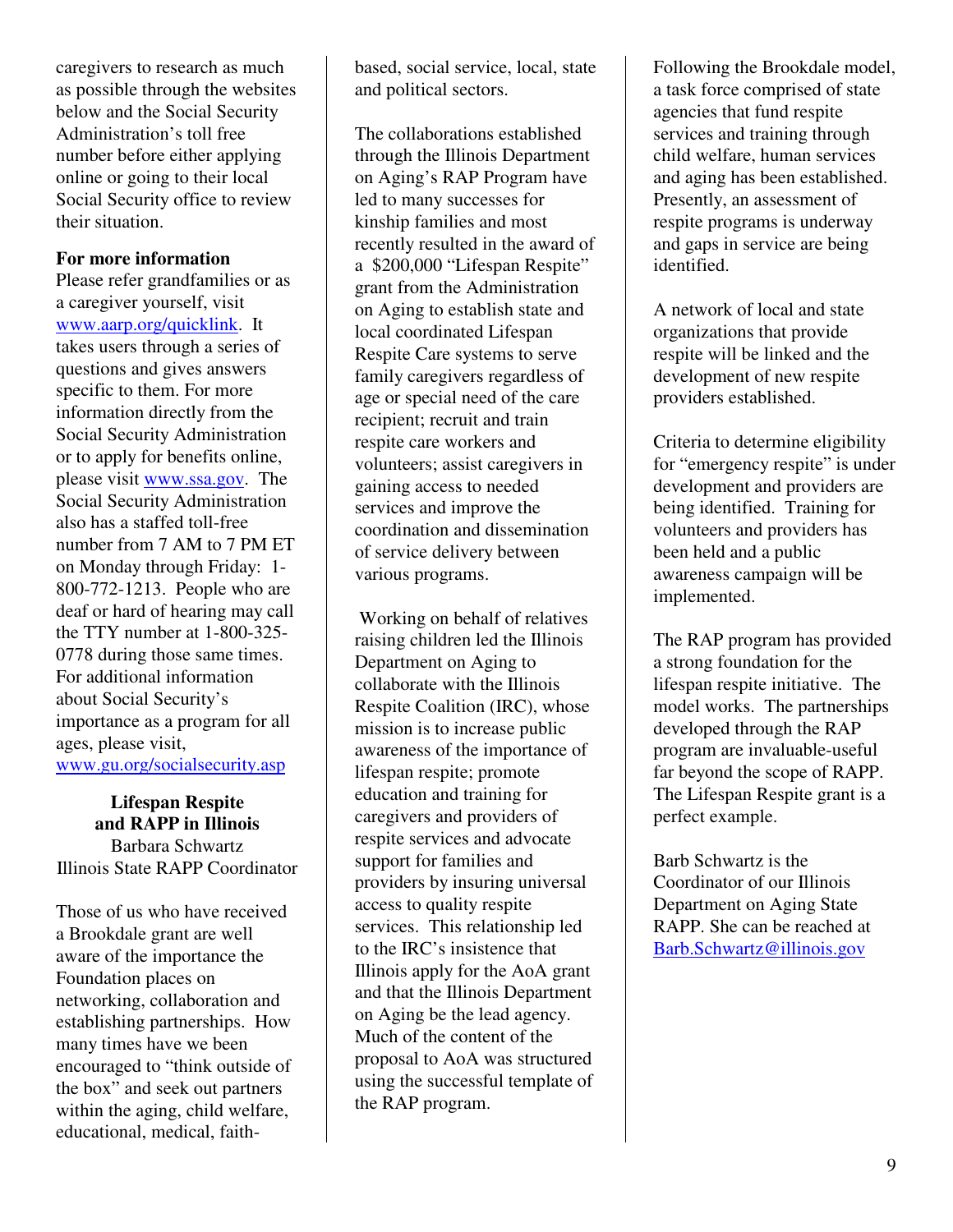**Grandparents Raising Grandchildren Served By New Arizona Lifespan Respite Program**  David Besst Arizona State RAPP Coordinator

Back in 2006 when President George Bush signed the Lifespan Respite Care Act into law, Arizona was already gearing up by introducing very similar state-based legislation creating a Lifespan Respite Care Program (LRCP) in Arizona. That state bill passed in 2007 and \$500K in annual state funding was made available. In early 2008, development of the Arizona LRCP began in earnest. One specific element contained in the state statute, that wasn't in the federal law, required the program to serve "Caregivers of individuals who do not currently qualify for other publically funded respite services." To identify those caregivers, a public Respite Advisory Committee was convened and the University of Arizona's Center on Aging was hired to conduct a study on the need for respite care throughout the lifespan of individuals. The subsequent summary of that study was published - Arizona Respite Care Throughout the Lifespan: Characterizing Unmet Needs*,* and is available on the website of the Arizona Lifespan Respite Care Network.

Through a search of the evidence-base and state-wide interviews with caregivers, social workers and others involved in caregiver support, the study identified six groups of Arizona residents in need of respite, but who presently did not qualify for respite under existing programs. Included in that group were grandparents and relative caregivers under the age of 55, who were caring for children 18 and younger with special needs.

As the new state-funded LRCP was implemented in 2008, one of the initial focuses was on serving this population while at the same time using Older Americans Act funding to support similar respite activities for relative caregivers of children who were over the age of 55. This allowed Arizona to serve this entire population in a meaningful way for the first time by providing respite services through traditional means such as in-home care providers and day-care, but also through activities specifically targeted for grandparents and relative caregivers such as camps, and group outings that provided both respite for the caregiver and important socialization for the children.

Unfortunately, Arizona's budget woes resulting from the current recession forced the legislature to pull back the funding for the LRCP just as the program was getting underway, and the federal program remained unfunded until competitive grant opportunities were made available in the summer of 2009.

Arizona was selected as one of the original grantees of the new federal LRCP and is using the \$200K award to further the development of the program by

completing the implementation of a caregiver assessment tool and development of a caregiver resource helpline that will target the groups identified in the study, including grandparents and relative caregivers of children with special needs. Arizona's LRCP grant project runs through 2012 and will hopefully bridge the gap until the state funding returns and the federal program is fully funded.

Much of what Arizona has accomplished in support of both lifespan respite and grandparents raising grandchildren can be attributed to the existence of strong coalitions supporting caregivers in Arizona. The Arizona Caregiver Coalition has embedded the Lifespan Respite Care Network within its structure and is currently working closely with the Central Arizona Kinship Care Coalition to develop a caregiver resource helpline, which will be staffed by caregiver volunteers. For more information, visit: www.azcaregiver.org, www.azrespite.org, and www.azkincare.org.

> **A Legislative Update**  Jaia Lent Generations United, DC

**Guidance Released on Fostering Connections to Success and Increasing Adoptions Act** 

In July the Administration on Children and Families released *guidance* on the **Fostering Connections to Success and Increasing Adoptions Act of**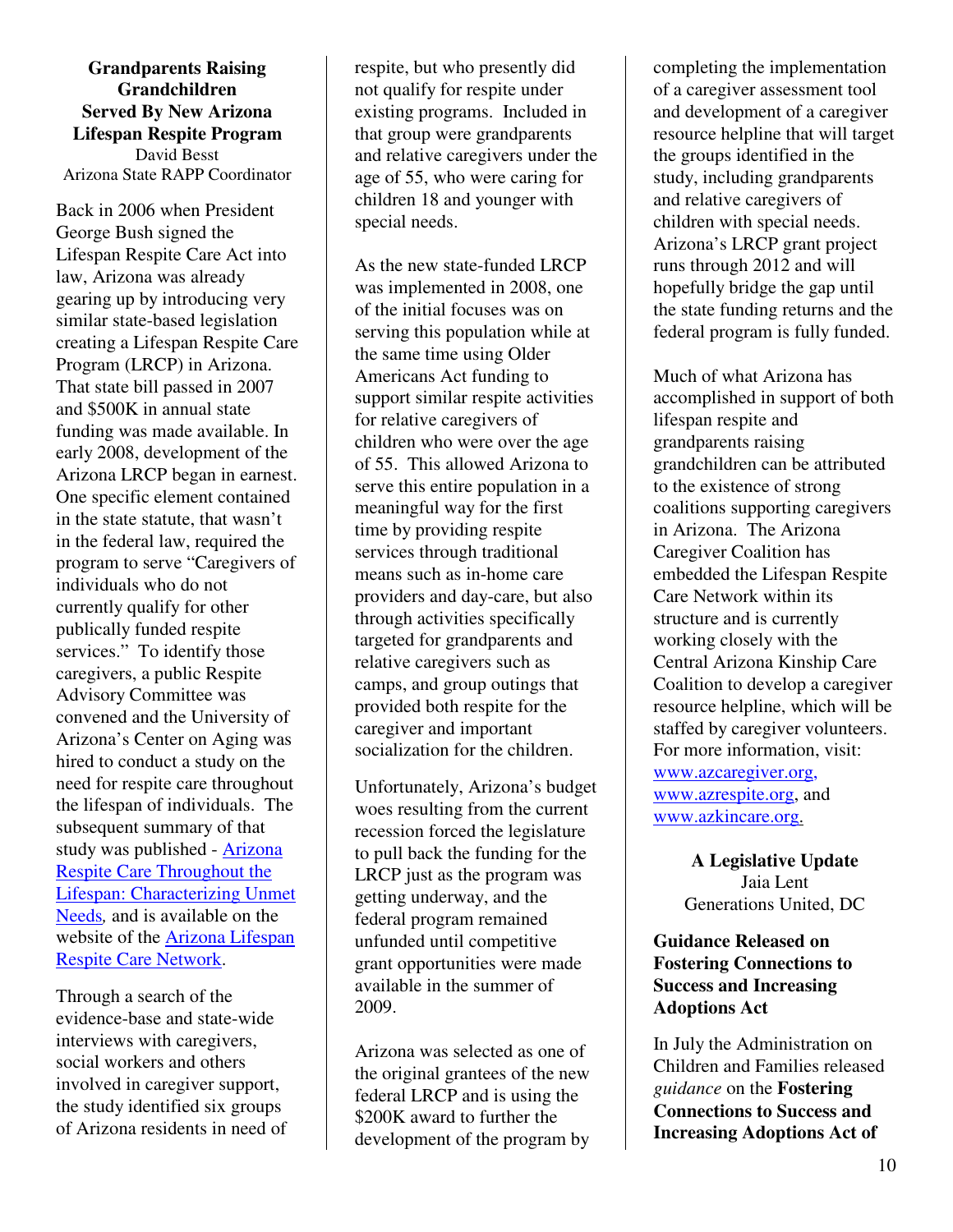**2008.** The Fostering Connections Act was signed into law on October 7, 2008 and included several provisions to support families where children are being raised by grandparents or other relatives. Specifically some of these provisions include:

- $\checkmark$  authorization of federal reimbursement to states who offer subsidized guardianship for children to leave foster care into permanent homes with relatives
- $\checkmark$  authorization of federal reimbursement for states that opt to extend foster care for children up to age 21
- $\checkmark$  requiring notice be given to adult relatives of a child when the child is going to enter foster care; and
- $\checkmark$  requiring certain steps be taken to keep siblings together, and clarifying that states may waive non-safety related licensing standards for relative homes on a case-by-case basis.

Several of these provisions included language that may be interpreted in different ways by different states, Indian tribes, tribal organizations and tribal consortia.

When new legislation is signed into law, there are often parts of the law that may be interpreted a variety of ways. The federal government agency responsible for overseeing the

implementation of the law may choose to offer written *guidance* or *regulations* clarifying how to interpret and implement the law.

When an agency chooses to write *regulations*, it is laying out specific clarifications to which agencies must comply. Failure to comply could result in repercussions such as rescinded funds. When regulations are written, the agency generally makes them publically available and offers a period for public comment before they become official.

When an agency chooses to write *guidance* it is laying out a set of recommendations or suggestions, often pointing to best practices. Guidance is not a requirement and generally does not include a period for public comment when it is released. However, as with any policy, if you find that there are ways it can be improved, it is important to communicate those ideas with legislators or administering officials who have the authority to enact change.

The July 9<sup>th</sup> guidance issued by the Administration for Children and Families provided the following clarifications which may produce positive outcomes for grandfamilies:

> • States<sup>7</sup> that offer subsidized guardianship and who choose to extend foster care beyond age 18 must make subsidized

guardianship available for children up to the same to age that foster care is made available.

- The state has discretion to define the term "relative" for the purposes of the title IV-E subsidized guardianship program. For example states may decide to limit the term to include biological and legal familial ties or may define it more broadly to include Tribal kin, extended family and friends, or other "fictive kin".
- States are encouraged to use a consistent definition of relatives for both the subsidized guardianship program and the requirement to notify adult relatives of a child who is to be placed in foster care.
- Agencies are encouraged to identify and work with relatives when the agency first becomes involved with a child at risk of removal. They are encouraged to develop protocols for caseworkers that describe the steps that should be taken to identify and notify relatives when a child is removed from his or her home.
- Agencies may determine the method to use to provide relative notification of a child's

 $\overline{7}$  Or other Title IV-E agency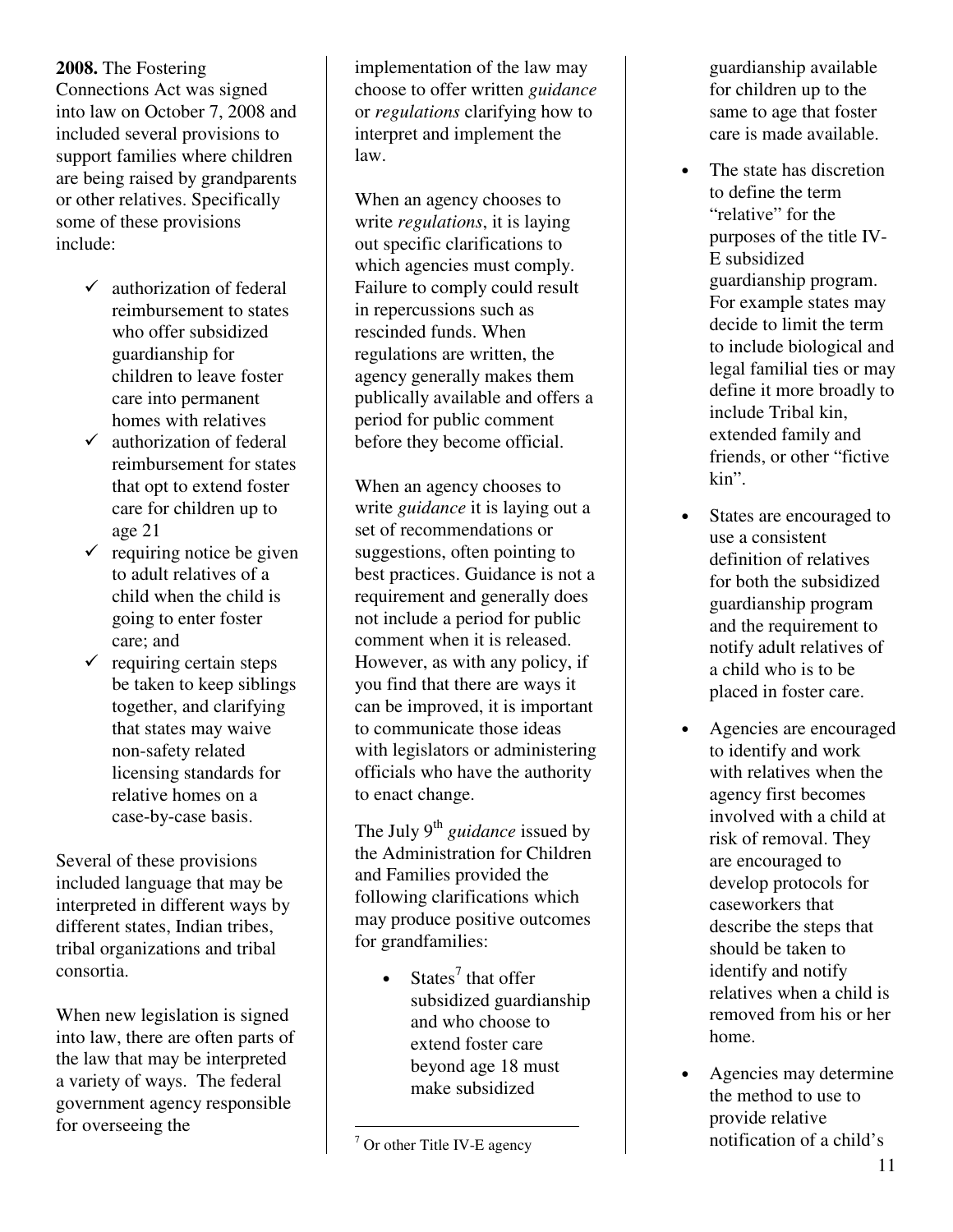removal, as long as the notification meets the specifications in the law, however, agencies are encouraged to make the notice via several different methods, such as in writing and orally.

The guidance also included the following clarifications which many advocates are concerned will not help the law serve the best interests of many of the children and families as intended:

- The state has discretion to reasonably define sibling for the purposes of the subsidized guardianship program. This means they could: include siblings related by biological, marital or legal ties; consider as siblings only those children who were removed from the same household; or limit siblings to those children who were in foster care at the same time and placed in the guardian's home simultaneously. The more narrow definition of siblings may have the effect of limiting availability of services, connections and supports to children who would benefit.
- The state or other Title IV-E agency has the discretion to establish the conditions in the State/Tribe under which a person may qualify to

be a child's guardian or enter into a legal guardianship arrangement with the agency. Among the options listed in the guidance are targeting a certain age group for guardianship. Advocates for relative caregiver families are concerned that broadly applying policy to narrow the population of children or relative guardians that qualify for subsidized guardianship, beyond what is described in the law, may not always serve an individual child's best interest.

The full guidance from the Administration of Children and Families can be found at http://www.acf.hhs.gov/progra ms/cb/laws\_policies/policy/pi/2 010/pi1011.htm

# **Health Care Reform**

In March President Obama signed sweeping health care legislation into law. Many of the provisions of the act will have significant impact on children, youth and older adults, and will, therefore, affect relative caregiver families. The provisions in the law will create a national high risk pool for people with pre-existing conditions that cannot buy insurance on their own and will provide assistance for Medicare beneficiaries with high drug costs who fall into the "doughnut hole" and do not currently have coverage for their medications. Although the

act was signed into law in March, many of the provisions are phased in over time, with the majority of the provisions coming into effect by the end of 2014. The following is a list of some of the many beneficial things available to children, youth, families, and older adults as a result of health care reform. This list concludes with several resources with more detailed information about how the new legislation may affect you and your family.

Benefits for Children, Youth and families:

- Guarantees access to health coverage for 95% of all children.
- Prevents insurance companies from unjustly denying coverage because of pre-existing conditions or annual or lifetime limits (eliminating pre-existing conditions for children will take effect immediately).
- Allows children/youth to be covered in their parent's plan until the age of 26. The same extension is available to children/youth in relative care that are "dependents" of their relative caregivers and covered under their plans.
- Extends coverage for youth in foster care to age 26.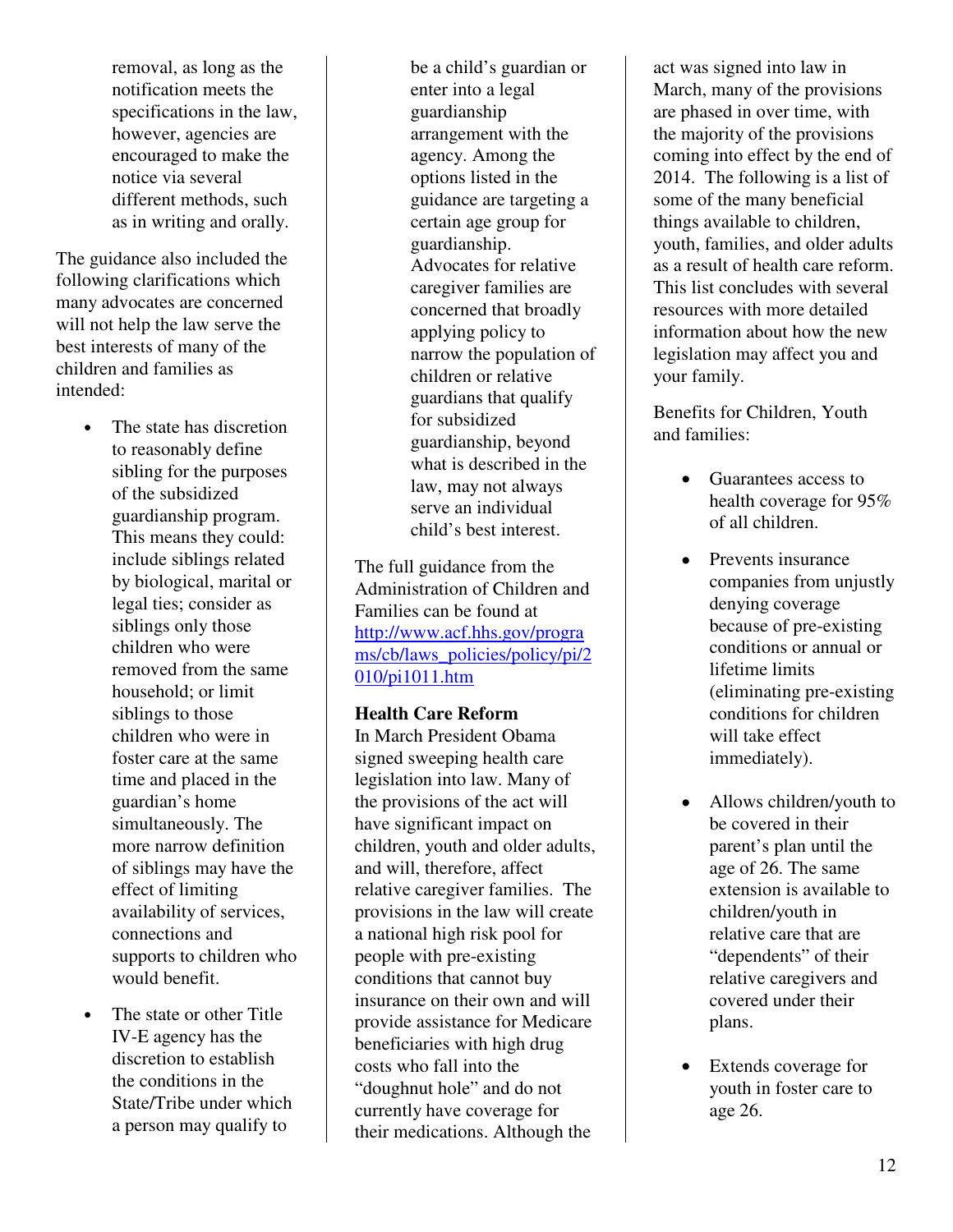- Expands Medicaid for families making up to 133% of poverty.
- Raises Medicaid reimbursement for states.
- Expands the Children's Health Insurance Program (CHIP) for children aging out of foster care.
- Maintains CHIP until it is determined whether the new "health insurance exchanges" are safe for children and provides them benefits and cost protections comparable to or better than they have now.
- Funds CHIP through  $2015$  – doubling the number of eligible children that can be served by CHIP from 7 to 14 million.

# **Benefits for Seniors:**

- The law creates new regulations for insurance companies barring them from dropping the coverage of people who get sick, and from putting lifetime caps on coverage. Insurance companies cannot discriminate against children with preexisting conditions; by 2014 all ages will receive that protection.
- Those in Medicare Part D who fall into the

"doughnut hole," and have to pay all their prescription drug costs for part of the year, will get immediate help this year from a \$250 rebate. Next year they will get a 50 percent discount on brand-name drugs, and by 2020 the doughnut hole would be closed completely.

- Medicare will cover preventive services with no co-payments, and those costs would not apply to the deductible.
- A new insurance exchange will help people who don't have affordable insurance through their jobs. Until the exchange is set up, employers who give health care benefits for retirees ages 55 to 64 would get federal aid through a temporary reinsurance program.
- Encourages states to develop more choices of long-term care services, to enable older people to live in their own homes instead of more expensive nursing homes.
- A new long-term care insurance program, that workers could pay into, will help them if they become ill or disabled and need help with basic services in order to stay in their homes.

# **Additional Resources on Health Care Reform**:

www.healthreform.gov : The federal government's health care reform website managed by the Department of Health and Human Services.

healthreform.kff.org: The Henry J. Kaiser Family Foundation website dedicated to understanding health care reform.

www.familiesusa.org/healthreform-central: Health care reform resources from Families USA, a national nonprofit dedicated to achieving high quality affordable health care for all Americans.

# **Older Americans Act**

Next year the Older Americans Act is up for reauthorization. This means there will be an opportunity for Congress to make improvements to the law. Among the provisions of the Older Americans Act is the **National Family Caregiver Support Program**. This is the federal program that helps to fund many of the services for grandfamilies through Area Agencies on Aging. Advocates are currently gathering information about what people who use the services would like to see changed to make the program better. If you have suggestions please share your ideas. You can do this by emailing your ideas to Jaia Peterson Lent at Generations United at  $\text{jlent}@\text{gu.org}$  or by participating in an online discussion hosted by the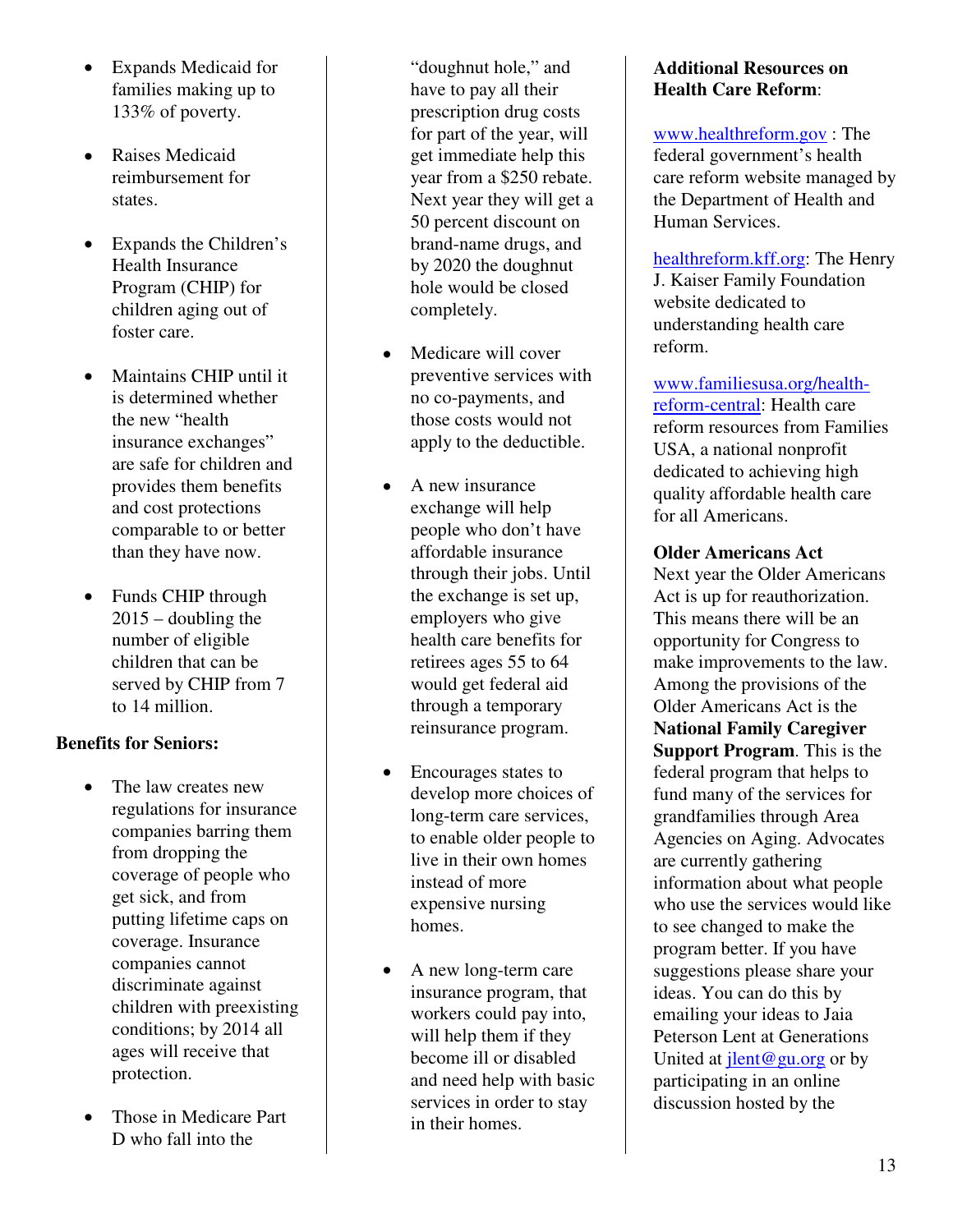## National Council on Aging at http://www.agingexchange.org/.

For more information about these and other policies affecting grandfamilies contact Jaia Peterson Lent at Jlent@gu.org or 202-777-0115.

# **The Lorain County Office on Aging's RAPP and Kinship Navigator Programs**  Helene Stone RAPP Coordinator

Lorain County Office on Aging (LCOOA) in Ohio received a federal grant of \$47,485 for three years to expand and enhance its Kinship Navigator Program. The grant, one of six competitive grants in the nation, was awarded by the U.S. Department of Health and Human Services Child Welfare Division as a part of the Fostering Connections to Success Act. The Public Children Services Association of Ohio (PCSAO) and seven collaborating agencies in six counties, including our office on aging (in cooperation with Lorain County Children Services and the Children Services Agencies) will provide supportive services to relative caregivers. Consultants and evaluators of the programs are members of the Human Services Research Institute based in the State of Oregon. A goal of this funding is to demonstrate the effectiveness of Kinship Navigator Programs in seven high need areas of the state. Kinship Navigator programs guide grandparents and other relatives who are

raising children in their extended families to services within the community. They provide relative caregiver families with information, referral and follow-up services by linking them to the benefits and supports that they or the children need. Each of the seven county agencies will provide Kinship Navigator services to a broad population of kinship caregivers including to families that have no involvement with the child welfare system. Partnering agencies include Ashtabula, Clark, Crawford, Harden, Portage and Richland Children Services and the Lorain County Office on Aging.

The grant was awarded just in time to assure that the Kinship Navigator Program initiated in 2001 at the Lorain County Office on Aging would survive and be enhanced. State budget cuts in mid 2009 cut over \$60,000 of Lorain County Department of Job and Family Services (LCDJFS) Temporary Assistance to Needy Families discretionary dollars which had been used each year for seven years to fund the LCOOA Kinship Navigator Program through a purchase of service contract from LCDJFS. This loss of dollars resulted in an aggressive fund raising effort by the Office on Aging to save the program, included seeking and receiving ongoing funding from the Lorain County Children Services, Nord Family Foundation, Nordson Corporate Foundation, as well as funds from the Brookdale Foundation

and the Western Reserve Area Agency on Aging.

With federal grant funding, LCOOA was able to increase the Kinship Navigator staff hours. Navigators Helene R. Stone, MSSA, LISW-S, and Michele R. Stoller, MSW, LSW, are masters level state licensed trained social workers with extensive experience working with Kinship caregivers and knowledgeable about the problems the caregivers face.

The federal grant will also increase the LCOOA Kinship Navigator Program links to the county 211 systems provided by United Way as well as promote increased community outreach efforts. The funds will supplement other resources available to assist kinship caregivers including critically needed access to legal assistance.

The Kinship Navigators will reach an increased number of Lorain County Kinship caregivers to provide increased information about access to needed services and supports including support groups, educational resources, financial assistance and respite care. It is anticipated that at least 150 new kinship caregiver families will be added to the 700 plus families and over 1,400 children presently being served by the Kinship Navigator Program within the next year. An additional strength of the federal grant is the development of strong state and local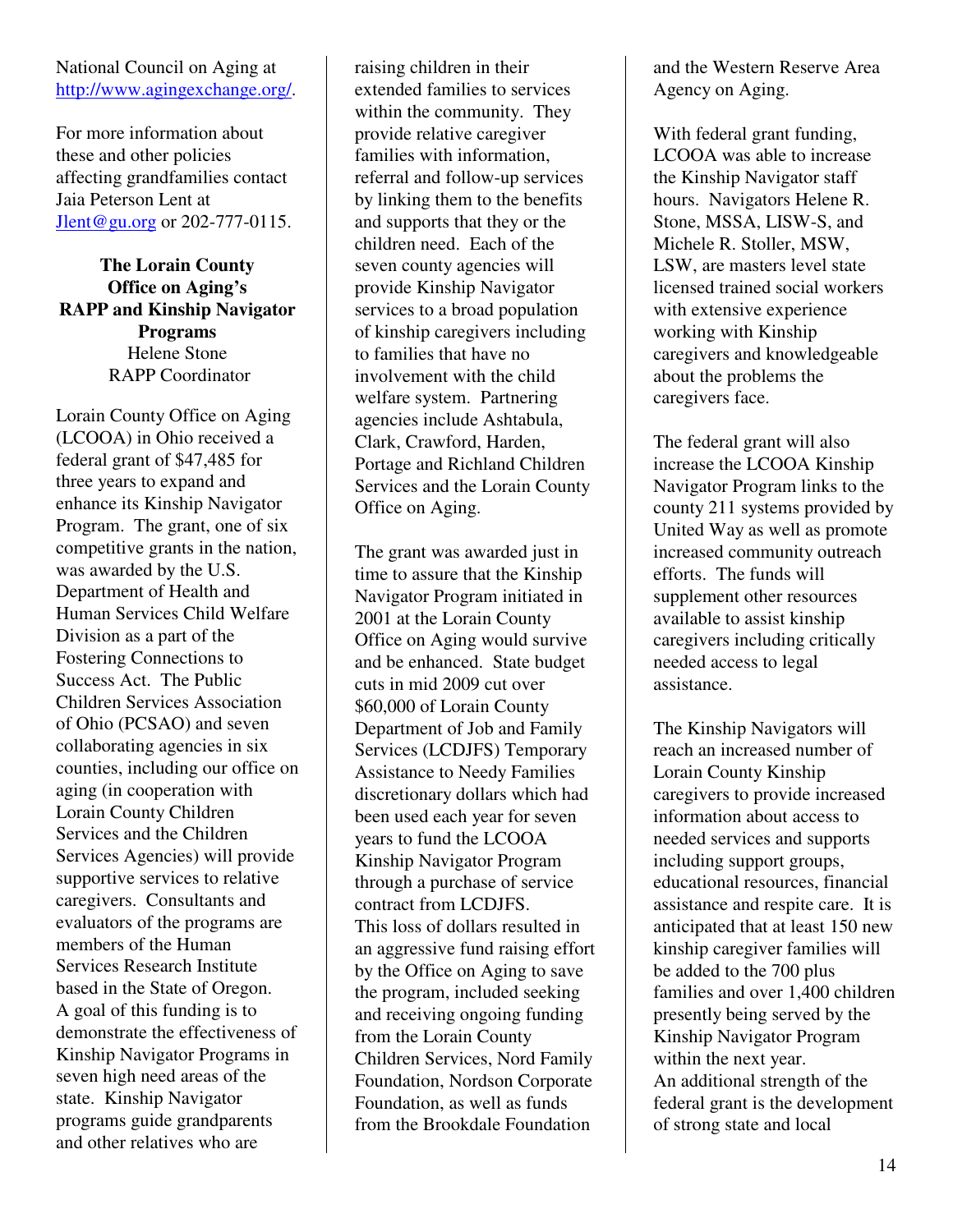advisory groups which will promote system level collaboration creating effective inter-agency partnerships to strengthen and sustain service delivery systems supporting kinship families.

Beyond providing enhanced services to kinship families,

PCSAO Director Allen said the grant "will include rigorous process and outcomes evaluation which will also inform improvements for child and family outcomes." Through comprehensive evaluations, the grants will further our knowledge base for ensuring children have the opportunity to grow in safe families homes.

personalized support. The program is staffed by Education Specialist Bethany Springer, M. Ed. She has an Early Childhood Teaching License from the Ohio Department of Education and has an Early Intervention Specialist Certificate from the Ohio Department of Developmental Disabilities.

# **Ohio's Kinship Navigator Program**

The Ohio Kinship Navigator Program supports relative caregiver families by helping them access benefits and supports. Some of the services provided include:

- $\checkmark$  Information and referral
- $\checkmark$  Follow-up services to ensure needed services are accessed
- $\checkmark$  Links to available benefits and supports
- $\checkmark$  Legal assistance
- $\checkmark$  Kinship food bank
- $\checkmark$  Support and educational groups
- $\checkmark$  Emergency resources; and
- $\checkmark$  Special services including assistance with beds, dressers, and appliances.

Lorain County Office on Aging applied for a Brookdale Foundation grant to provide educational support to kinship caregivers and their school-aged relative children in the form of phonics, literacy activities and tutoring.

The Kinship Program was notified that the Brookdale Foundation award had been granted in April of 2009. Caregivers receive educational presentations on reading topics in order to assist them when helping their school-aged kin develop reading skills. Students also receive tutoring and we connect with their teachers and caregivers to provide ongoing

In the first year of the award, 26 unduplicated children and 18 caregivers were served. The program was a great benefit to the caregivers and children served because their lives had been chaotic and interrupted by numerous school changes.

In the second year of the program we hope to collaborate with a number of agencies and expand the program by training Retired Senior Volunteers as tutors. We will be working with the Children and Family First Council which is establishing a consortium in the county that links literacy initiatives and hope to work with the Foster grandparent reader program

already created in a local school. Finally, we plan on utilizing the Retired Senior Volunteer Program (RSVP) to expand the current tutoring services in the schools. We have been accepted by the Stocker Foundation to submit a \$10,000 proposal in October 2010 to help to fund this expansion and

provide reading resources over the next few years!

For more information about the Lorain County RAPP or Kinship Navigator Programs, contact Helene Stone, kinship@lorainco unty.us.

**RAPP State Highlights** 

The **State of Connecticut Department of Social Services, Elderly Services Division** is partnering with the Chronic Disease Self Management Program (CDSMP) to provide support groups with training on how to self manage chronic health conditions in order to lessen the adverse effects of caregiver stress and anxiety. The Statewide National Caregiver Support Program (NFCSP) Coordinator has been trained as a peer leader to help cofacilitate *Living Well Workshops* in the community. Many support group leaders in the state are also planning to be trained as peer leaders. The goal is to provide outreach and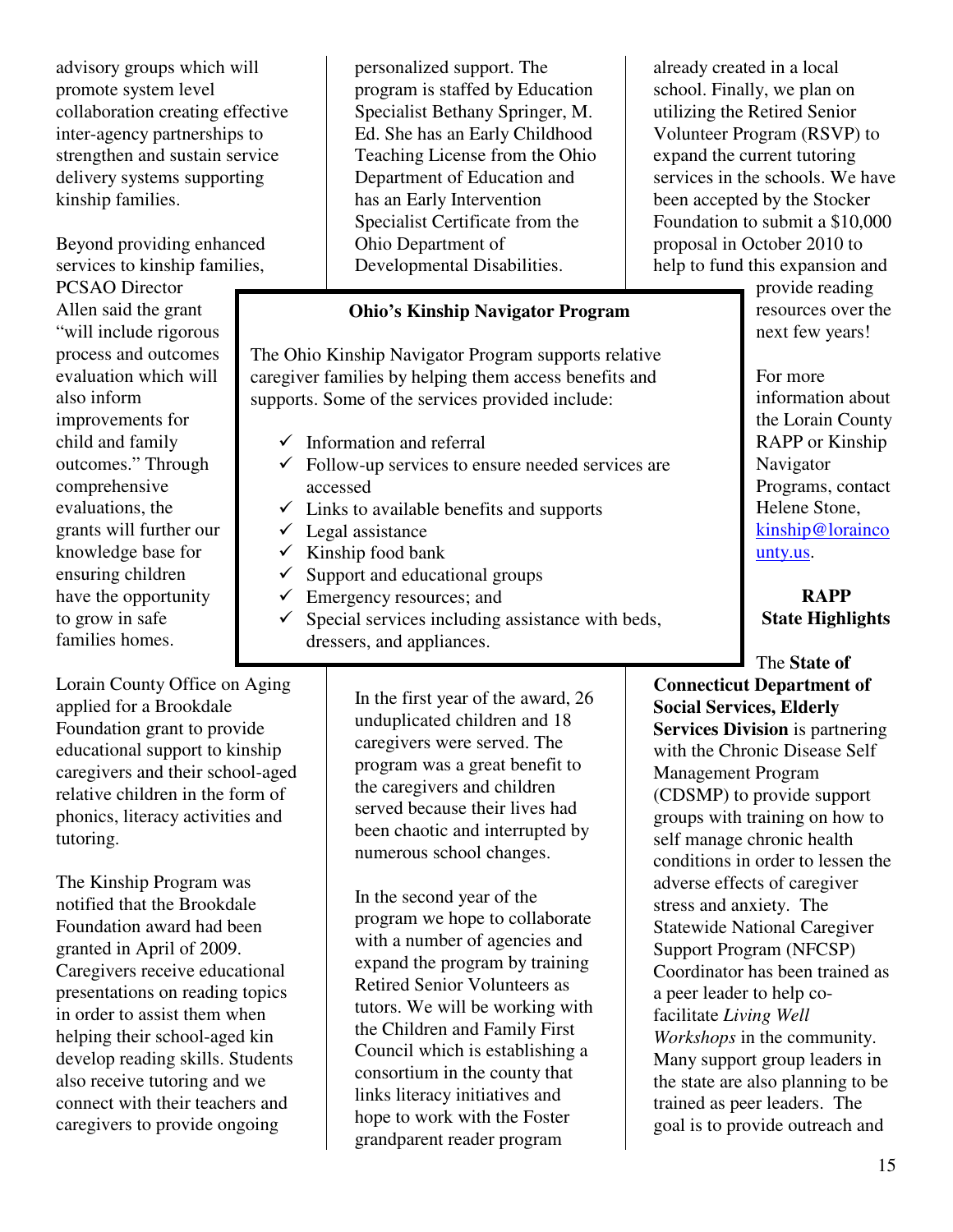education to caregivers on how to self manage chronic health conditions in order to obtain, enhance and maintain optimal health for themselves and for those in their care. As part of the outreach effort, the NFCSP Statewide Coordinator plans to work with grandparent/relative caregiver groups, who are a particularly vulnerable population.

# One of **Hawaii's Executive**

**Office on Aging**'s support groups, Queen Lili'uokalani Children's Center, and Child and Family Services, offered a series of presentations on ways to reduce utility expenses. Presenters gave caregivers tools such as compact fluorescent bulbs, free home inspections and free home water heaters to help reduce electrical costs. Nine families with caregivers who were 65 and older received a free refrigerator. Also offered was a training series on how to reduce, reuse, and recycle to lower our carbon footprint. As a result of the training series, several caregivers are growing more of their own food, shopping at farmers markets and composting and recycling.

Child and Family Services and the Queen Lili'uokalani Children's Center hosted, with funding from the Executive Office on Aging, the  $4<sup>th</sup>$  Annual "Na Keiki Aloha o Na Kupuna" conference. The conference included workshops for families on Kauai who are relative caregivers. Local attorney Michael Ratcliff of the *Kauai Senior Law Center* spoke about

guardianship and adoption laws. A local recording artist and songwriter, Brother Noland Conjugation, also spoke to attendees about his personal experience growing up as a child on several of the islands with different family members.

# **West Virginia Department of Health and Human**

**Resources** held a RAPP legal workshop at Berkeley Springs. The morning session featured "*The Fostering Connections Act and Beyond,"* by Heidi Epstein of the American Bar Association. The afternoon session featured a presentation on the rights of grandparents by Heather McClure, a librarian for the Supreme Court of Appeals of West Virginia. Caregivers, attorneys, social workers and child welfare staff attended. The **Georgia Department of Human Resources/Division of Aging Services** reports that all of Georgia's Area Agencies on Aging (AAAs) have developed

one or more support groups in their regions. There are 45 support groups statewide. Ten of the twelve AAA's continue to provide kinship services despite severe budget cuts.

# **Oregon State University**'s

RAPP Task Force updated the *Resource Guide for Grandparents and Other Relatives Raising Children in Oregon* and *Oregon's Legal Guide for Grandparents and Other Relatives Raising Children*. They have also partnered with *The Oregon Seniors* and *People with Disabilities* to offer an annual

Native Caregiver Conference with several sessions on relatives raising children.

The **Illinois Department on Aging** provides funding to two agencies that offer guardianship assistance to relatives raising children. A lawyer or trained advocate helps relatives complete the petition for guardianship, serve notice, pay for filing and associated fees and represents or appears with them in court. Referrals to other services are provided as needed.

The **Maryland Department of Human Resources/Social Services Administration** is one of the recipients of the Fostering Connections, Kinship Navigator Demonstration Projects. They plan to integrate its seven demonstration sites with the Kinship Care Resource Center to provide information and referral services to informal kinship caregivers.

The **Idaho Department of Health and Welfare** has five VISTA volunteers that work across the State of Idaho to serve relative caregivers. VISTAs help communities in each region accomplish the goals of the Kin-Care Project. Specific focus/goals include:

- Development/ enhancement of regional kincare support groups
- Identification of resources available to kin care providers such as financial support,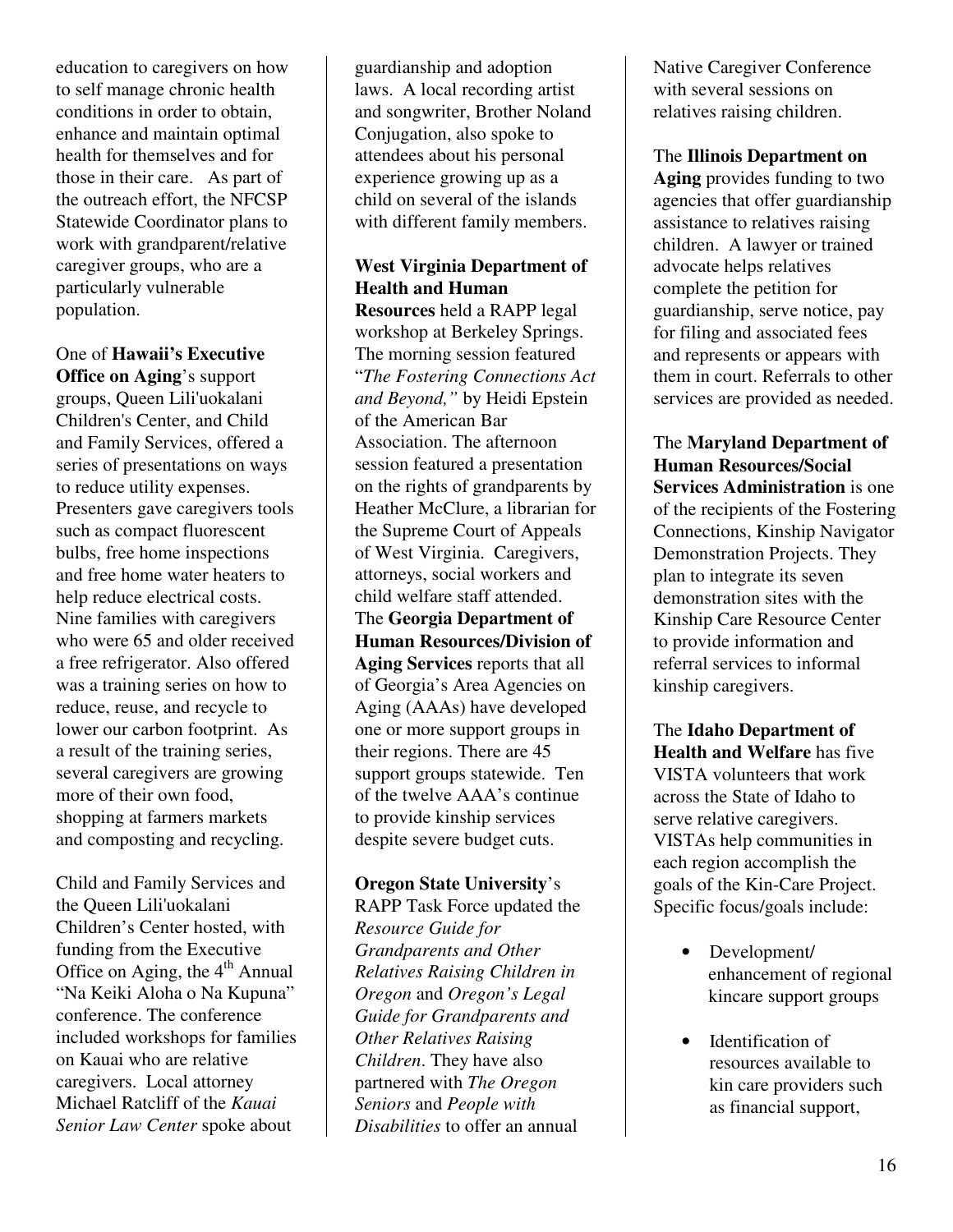medical assistance, legal services and child care

- Increasing awareness of, and access to, available resources; and
- Development of sustainable kincare leadership in each region so that the VISTA's work will continue after they are gone.

The **University of Maine Center on Aging (UMaine)** has completed a set of internet tip sheets for grandparents and other relatives. The tip sheets cover a range of basic computer topics including computer parts and terminology, how to set up an e-mail account, accessing the internet and useful websites for kinship families. The tip sheets will be disseminated via the internet, community agencies and Maine public libraries. *Families and Children Together*  (a fellow RAPP), the University of Maine and other agencies partnered with the *Maine Department of Health and Human Services (*DHHS) on the Maine Kinship Connections project. The UMaine Center on Aging will conduct an evaluation of services provided to caregiver families by the partner agencies.

One of the agencies that partners with the **New Jersey Department of Human Services' (NJDHS) Kinship Navigator Program,** the Salvation Army, has a Grand Families Center. Once a week, the Center sponsors a mobile

health outreach clinic that provides medical screenings to caregivers and vaccinations to children.

NJDHS' Office of Research and Evaluation partnered with the Kinship Navigator Program to survey 1,000 randomly selected kinship families in NJ to solicit information regarding their household composition, income, kinship services and agency satisfaction. The Kinship Navigator Program also partners with *The Children's Home Society*, the agency that received a Family Connections Grant (these grant funds are authorized by the Fostering Connections to Success and Increasing Adoptions Act to help at risk children) and staff attends quarterly meetings in D.C.

The **Kentucky Cooperative Extension Services,** via the University of Kentucky, has partnered with others on the KIN-*CARES* (-Kentucky Information Network: *C*ollaborating *A*dvocating *R*esourcing *E*ducating *S*upporting For Grandparents/Relatives Raising Children) committee to develop curriculum, tip sheets and materials for support group members across the state. This, combined with the efforts of the School of Social Work to develop a Tool Kit for support group leaders/facilitators and the continued efforts of the Family Resource and Youth Services Centers across the state (in the various school districts) to increase support groups for

relative caregiver families has proven to be a catalyst for the provision of important and beneficial services to relative caregivers.

The **North Carolina Division of Aging and Adult Services (DAAS)** and the **North Carolina Cooperative Extension** surveyed nutrition educators from the Expanded Food and Nutrition Education Program (EFNEP) that serves a significant number of relative caregivers with limited resources. Educational sessions, targeted to grandparents raising grandchildren, were reported in two counties on topics like making foods healthy and fun, trying foods new to grandparents (e.g. pizza, tacos) and new to children (e.g. broccoli, casserole, baked fish), and preparing tasty nutritious meals without using extra salt and fat. Partners for these programs included area nutrition sites, county Departments of Aging and Headstart.

The **Montana State University Extension RAPP** received \$18,000 from a private donor to expand their services to relative caregivers. Seven communities received \$1,300 each to start or re-energize support groups and teach *Parenting the Second Time Around (PASTA),* Cornell Cooperative Extension of Orange County's parenting curriculum. Most of the groups will start this fall.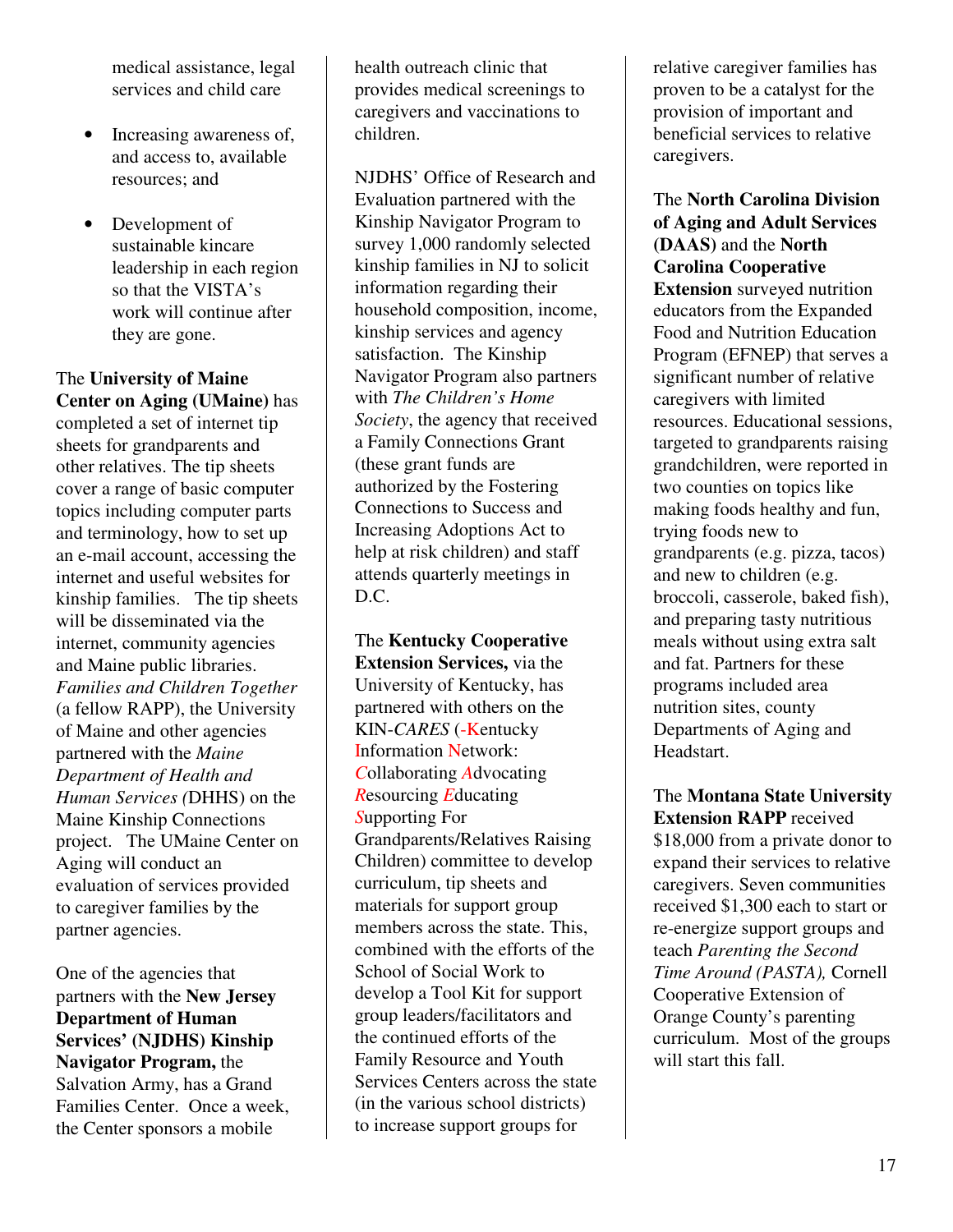# The **Florida Kinship Center**

has two respite programs. One is the *Sarasota Florida Respite Program* that serves children being raised by relatives. The children come for dinner and activities while relatives go out to dinner together or enjoy three hours of free time a month. A local McDonalds offers a 50% discount on the total cost of dinners for the children. The second program is the *North Port Florida Respite Program*  in partnership with *Children's First*. High school students volunteer for the program as child care providers for children in relative care.

The Kinship Center also held its 10<sup>th</sup> Annual Rally in Tally Event. Approximately 75 relative caregivers and kinship service providers from across the state traveled to Tallahassee to share their many stories with Senators and Representatives. The event helps increase awareness among legislators of the important role played by relative caregivers.

Five Grand Family Fun Days and one Kids Fun Day were held in four counties. Activities included a picnic in Lee County, a pool event in Charlotte, free bowling in Polk, a family picnic in Hillsborough, movies in Lakeland, and, for kids, a fun day that included educational talks and entertainment as well as crafts and the reading of favorite poems. The children also received applications for library cards. The Kinship Center has also collaborated with *Angel's Attic* to provide

free clothing and furniture, every other month, to RAPP families in Sarasota.

Please visit the websites of our State RAPPs to find out more about the supportive services they offer to relative caregiver families. A list of websites can be found on the last page of this newsletter.

# **RESOURCES**

**Grandmother to Grandmother: From New York to Tanzania** captures the stories of grandmothers who are responsible for raising grandchildren in two very different cultures.

The film highlights two programs that support grandfamilies and brings together grandmothers from the far corners of the globe for a memorable gathering in Tanzania. As their unique stories unfold, the deep common bond that these grandmothers possess unfolds. The inspirational journey of these unsung heroes shows the love that bridges the gap between generations and across cultures. "At risk" children can thrive and their grandmothers hope again.

To view a trailer of the film, learn more about the programs highlighted and order the DVD, visit

www.olddogdocumentaries.com

To host a screening of the film, or for more information about outreach, contact Amy Goyer algoyer@comcast.net.

**Journal of Intergenerational Relationships, Special Double Issue: Volume 7, Issue 2-3, 2009,** *Grandparents and Other Relatives As Parents.* 



This special issue of the *Journal of Intergenerational Relationships* provides a wide panorama of the most relevant issues in the field of custodial grandparenting. For more information or to order, visit the Taylor & Francis website, www.tandf.co.uk/journals/spiss ue/wjir-si.asp.

# **From the Brookdale Foundation:**



*Developing Rural Relatives As Parents Programming: Promising Practices- A Collection of Practice Wisdom from Across Rural America* was written by the University of Maine Center on Aging and funded by The Brookdale Foundation Group. The manual provides Relatives as Parents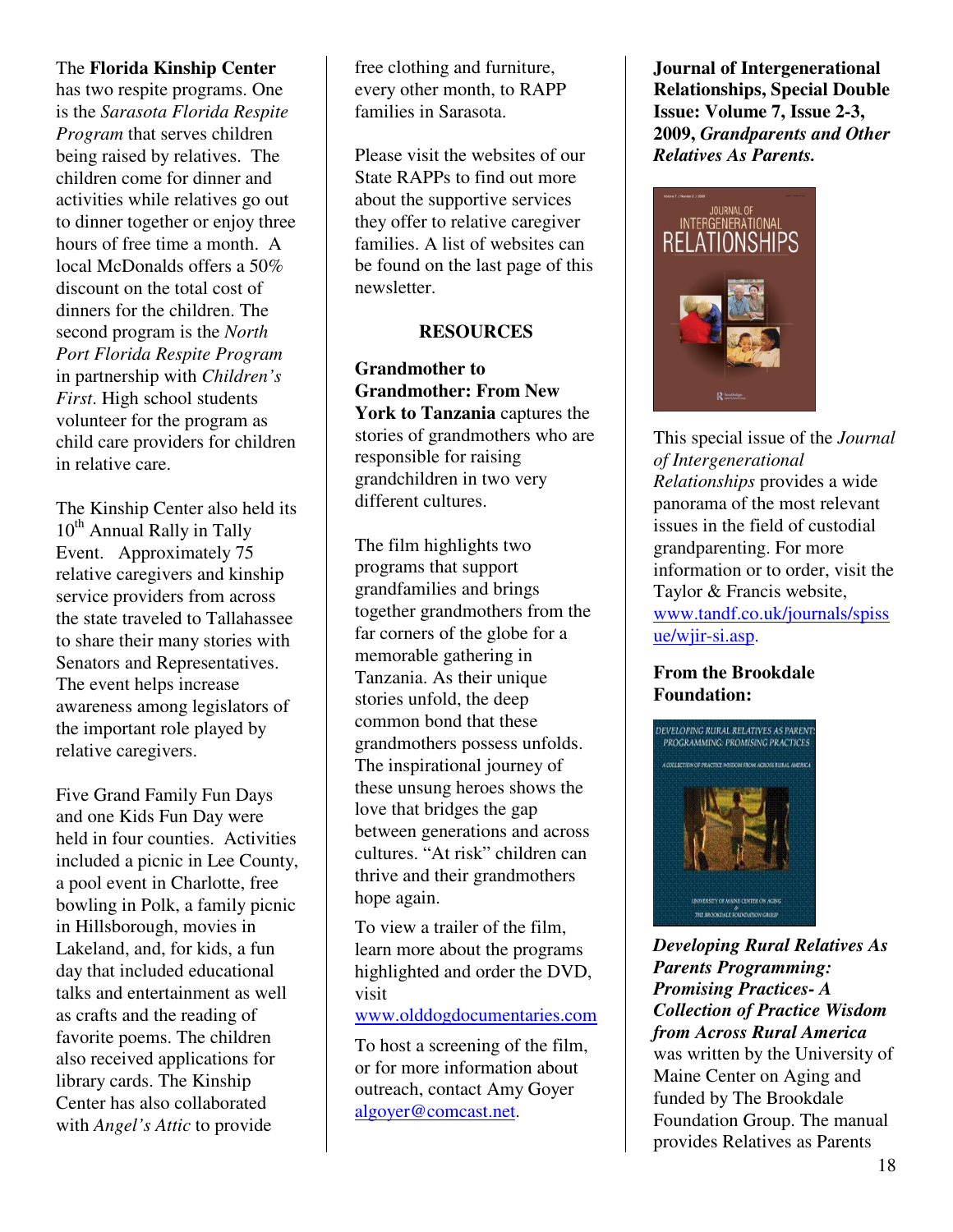Programs (RAPPs) with a thorough review of the strengths, needs, and challenges of rural kinship caregivers, as well as practical tips on serving rural grandfamilies.

The complete publication is available for download at no charge at: http://www.umaine.edu/mainec enteronaging/documents/RuralR APPManual.pdf or on the Brookdale Foundation's website: www.brookdalefoundation.org.

Professionals in any field that work with grandparents raising grandchildren or other kinship caregivers are encouraged to utilize this manual to better support rural grandfamilies.

For questions or more information on the manual, contact Jennifer Crittenden at jennifer.crittenden@umit.maine .edu or by phone at 207-262- 7923.



*GrandFacts: Data, Interpretation, and Implications For Caregivers* 

was written by Generations United. One million American children live in grandparentheaded households in which their parents are not present, effectively skipping a generation. These little-known families face unique challenges, highlighted in this new report.

Full data charts and more information about these and other grandfamilies are available at www.gu.org/GrandFacts.asp.Th e complete publication is available for download at www.gu.org or on our website, www.brookdalefoundation.org.



*Relatives Raising Children: A Guide to Finding Help and Hope.* Marianne Takas. This book is based upon what long-term relative caregivers (and the family service professionals who work with them) have learned about raising relative children. It is designed to provide useful information, strategies and ideas to help link relative caregivers to others who can help.

# **Order forms are available on our website:**

www.brookdalefoundation.org



*Promising Practices in Encouraging and Supporting Grandparents* is a collaboration of the National Association of Area Agencies on Aging (n4a) and the Brookdale Foundation

Group. It is intended to make the aging network across the nation aware of important and successful Relatives as Parents Programs (RAPPs) operated by Area Agencies on Aging. We hope this guidebook will encourage the replication of RAPP supportive services to relative caregivers by the many Area Agencies on Aging that serve older adults. Available, free, for download on the Foundation website: www.brookdalefoundation.org.

# **Save the Date!**

**Aging in America, 2011 Annual Conference of the American Society on Aging,**  April 26-30, 2011, San Francisco, CA. For more information, visit their website, http://www.agingconference.org

# **National Association of Area Agencies on Aging's (n4a) 36th Annual n4a Conference & Tradeshow**

July 16–20, 2011, Washington Marriott Wardman Park Hotel Washington, DC. For more information, visit their website, www.n4a.org.

**CWLA National Conference.**  March 27-30, 2011, Washington, DC. For more information visit: www.cwla.org.

# **For Brookdale RAPPs:**

**The Brookdale Foundation's RAPP National Orientation and Training Conference** will be held April  $29^{th}$  – May 1, 2011 in Denver, Colorado. This conference is exclusively for our RAPP Network.